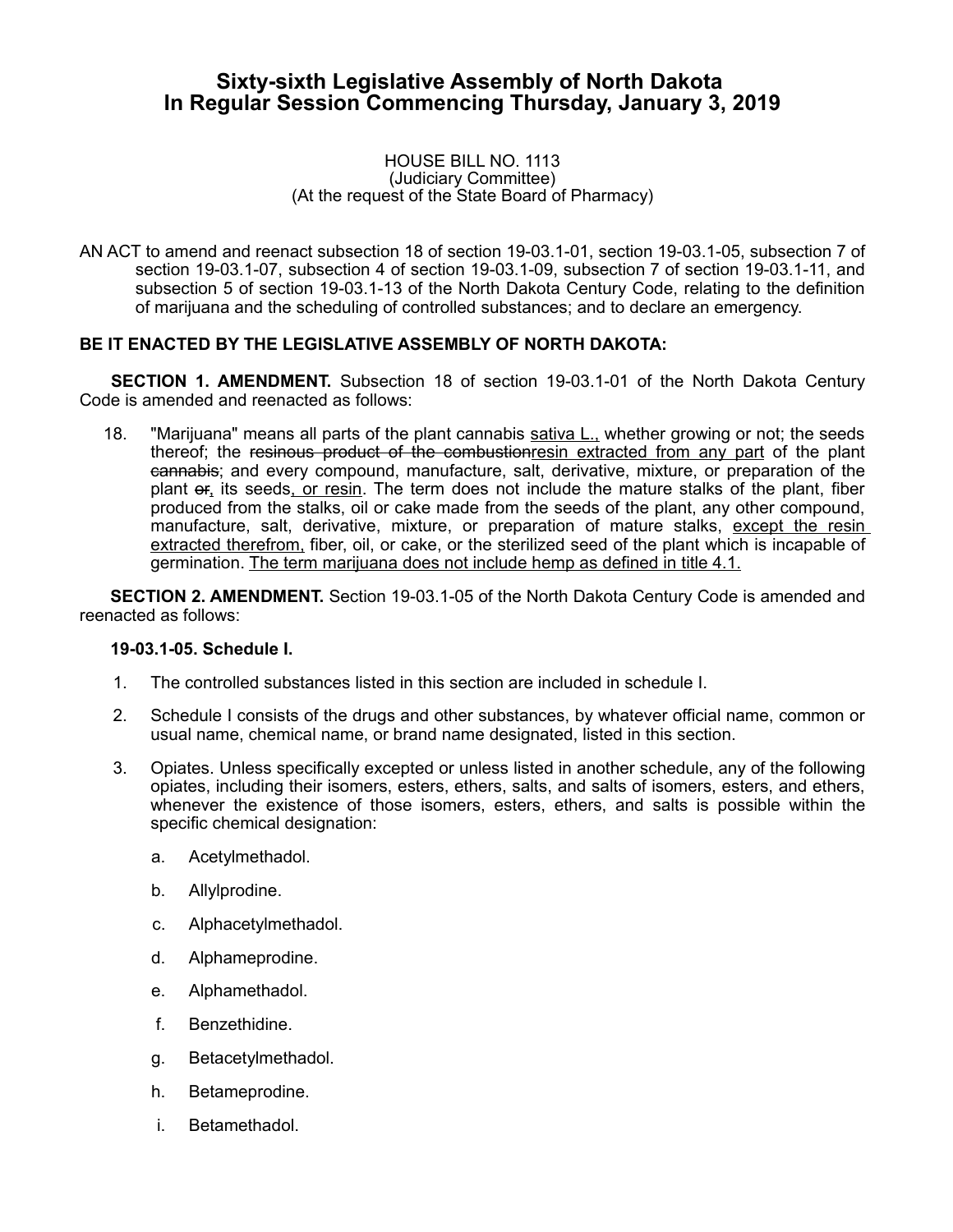- j. Betaprodine.
- k. Clonitazene.
- l. Dextromoramide.
- m. Diampromide.
- n. Diethylthiambutene.
- o. Difenoxin.
- p. Dimenoxadol.
- q. Dimepheptanol.
- r. Dimethylthiambutene.
- s. Dioxaphetyl butyrate.
- t. Dipipanone.
- u. Ethylmethylthiambutene.
- v. Etonitazene.
- w. Etoxeridine.
- x. Furethidine.
- y. Hydroxypethidine.
- z. Ketobemidone.
- aa. Levomoramide.
- bb. Levophenacylmorphan.
- cc. Morpheridine.
- dd. MPPP (also known as 1-methyl-4-phenyl-4-propionoxypiperidine).
- ee. Noracymethadol.
- ff. Norlevorphanol.
- gg. Normethadone.
- hh. Norpipanone.
	- ii. PEPAP (1-(2-Phenylethyl)-4-Phenyl-4-acetoxypiperidine).
- jj. Phenadoxone.
- kk. Phenampromide.
- ll. Phenomorphan.
- mm. Phenoperidine.
- nn. Piritramide.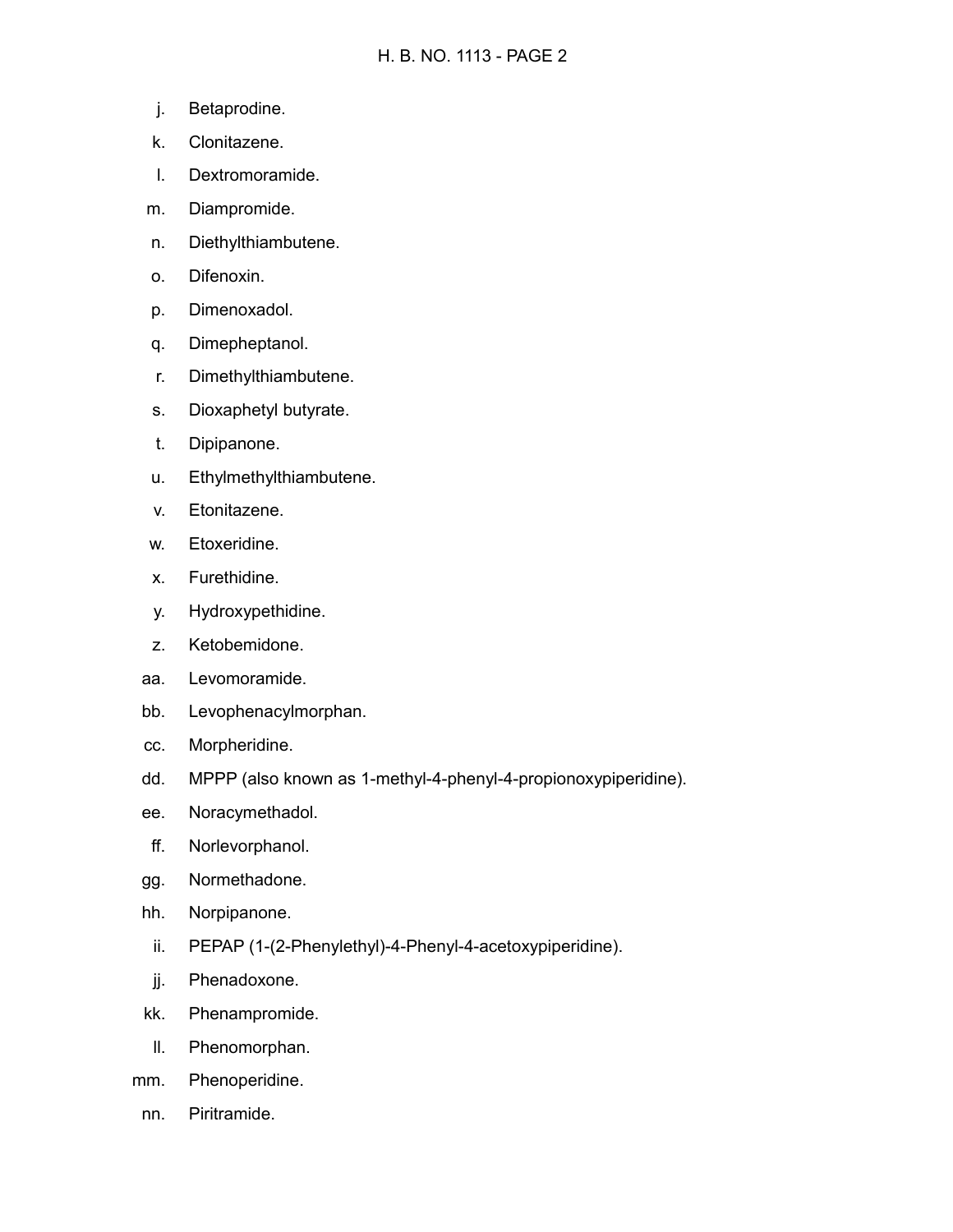- oo. Proheptazine.
- pp. Properidine.
- qq. Propiram.
- rr. Racemoramide.
- ss. Tilidine.
- tt. Trimeperidine.
- uu. 3.4-dichloro-N-[2-(dimethylamino)evelbhexylcyclohexyl]-N-methylbenzamide (also known as U-47700).
- vv. 1-cyclohexyl-4-(1,2-diphenylethyl)piperazine (also know as MT-45).
- ww. 3,4-dichloro-*N*-{[1-(dimethylamino)cyclohexyl]methyl}benzamide (also known as AH-7921).
- xx. Fentanyl derivatives. Unless specifically excepted or unless listed in another schedule or are not FDA approved drugs, and are derived from N-(1-(2-Phenylethyl)-4-piperidinyl)-Nphenylpropanamide (Fentanyl) by any substitution on or replacement of the phenethyl group, any substitution on the piperidine ring, any substitution on or replacement of the propanamide group, any substitution on the anilido phenyl group, or any combination of the above. Examples include:
	- (1) N-[1-(1-methyl-2-phenethyl)-4-piperidinyl]-N-phenylacetamide (also known as Acetyl-alpha-methylfentanyl).
	- (2) N-[1-(alpha-methyl-beta-phenyl)ethyl-4-piperidyl]propionanilide; 1-(1-methyl-2 phenylethyl)-4-(N-propanilido)piperidine (also known as Alpha-methylfentanyl).
	- (3) N-[1-methyl-2-(2-thienyl)ethyl-4-piperidinyl]-N-phenylpropanamide (also known as Alpha-methylthiofentanyl).
	- (4) N-[1-(2-hydroxy-2-phenethyl)-4-piperidinyl]-N-phenylpropanamide (also known as Beta-hydroxyfentanyl).
	- (5) N-[1-(2-hydroxy-2-phenethyl)-3-methyl-4-piperidinyl]-N-phenylpropanamide (also known as Beta-hydroxy-3-methylfentanyl).
	- (6) N-[3-methyl-1-(2-phenylethyl)-4-piperidyl]-N-phenylpropanamide (also known as 3- Methylfentanyl).
	- (7) N-[3-methyl-1-(2-thienyl)ethyl-4-piperidinyl]-N-phenylpropanamide (also known as 3-Methylthiofentanyl).
	- (8) N-(4-fluorophenyl)-N-[1-(2-phenethyl)-4-piperidinyl]propanamide (also known as Para-fluorofentanyl).
	- (9) N-phenyl-N-[1-(2-thienyl)ethyl-4-piperidinyl]propanamide (also known as Thiofentanyl).
	- (10) N-(1-phenylethylpiperidin-4-yl)-N-phenylfuran-2-carboxamide (also known as Furanyl Fentanyl).
	- (11) N-(1-phenethylpiperidin-4-yl)-N-phenylbutyramide; N-(1-phenethylpiperidin-4-yl)-Nphenylbutanamide (also known as Butyryl Fentanyl).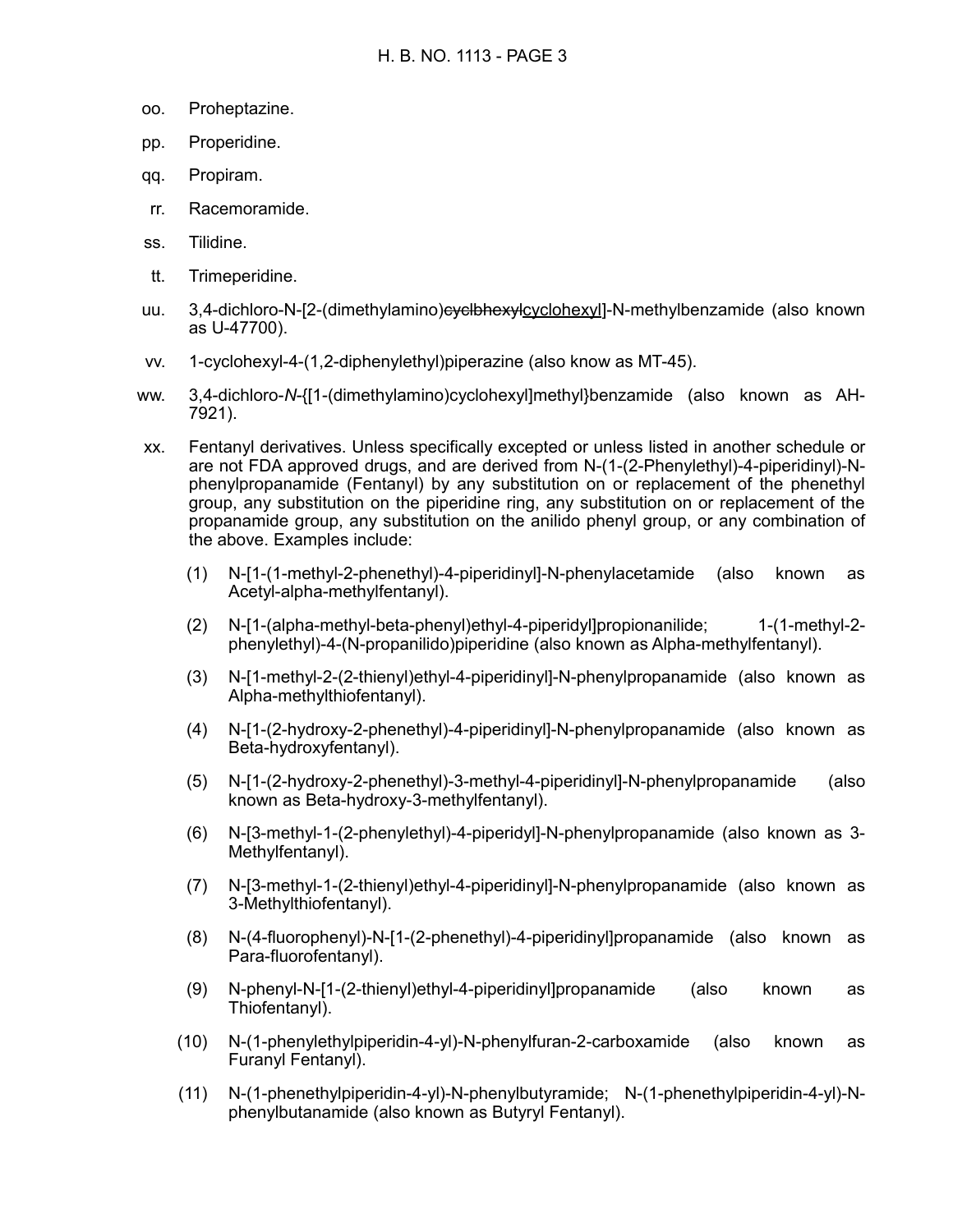- (12) N-[1-[2-hydroxy-2-(thiophen-2-yl)ethyl]piperidin-4-yl]-N-phenylpropionamide; N-[1- [2-hydroxy-2-(2-thienyl)ethyl]-4-piperidinyl]-N-phenylpropanamide (also known as Beta-Hydroxythiofentanyl).
- (13) N-(1-phenethylpiperidin-4-yl)-N-phenylacetamide (also known as Acetyl Fentanyl).
- (14) N-phenyl-N-[1-(2-phenylethyl)piperidin-4-yl]prop-2-enamide N-(1 phenethylpiperidin-4-yl)-N-phenylacrylamide (also known as AcrylfentanylAcryl Fentanyl).
- (15) N-phenyl-N-[1-(2-phenylethyl)-4-piperidinyl]-pentanamide N-(1 phenethylpiperidin-4 yl)-N-phenylpentanamide (also known as Valeryl Fentanyl).
- (16) N-(4-fluorophenyl)-N-(1-phenethylpiperidin-4-yl)isobutyramide (also known as 4- Fluoroisobutyryl Fentanyl).
- (17) N-(2-fluorophenyl)-N-(1-phenethylpiperidin-4-yl)propionamide (also known as Orthofluorofentanyl, 2-Fluorofentanyl).
- (18) N-(1-phenethylpiperidin-4-yl)-N-phenyltetrahydrofuran-2-carboxamide (also known as Tetrahydrofuranyl Fentanyl).
- (19) 2-methoxy-N-(1-phenethylpiperidin-4-yl)-N-phenylacetamide (also known as Methoxyacetyl Fentanyl).
- (20) N-(1-phenethylpiperidin-4-yl)-N-phenylcyclopropanecarboxamide (also known as Cyclopropyl Fentanyl).
- (21) N-(2-fluorophenyl)-2-methoxy-N-(1-phenethylpiperidin-4-yl)acetamide (also known as Ocfentanil).
- (22) N-(1-phenethylpiperidin-4-yl)-N-phenylcyclopentanecarboxamide (also known as Cyclopentyl Fentanyl).
- (23) N-(1-phenethylpiperidin-4-yl)-N-phenylisobutyramide (also known as Isobutyryl Fentanyl).
- (24) N-(4-chlorophenyl)-N-(1-phenethylpiperidin-4-yl)isobutyramide (also known as Parachloroisobutyryl Fentanyl).
- (25) N-(4-methoxyphenyl)-N-(1-phenethylpiperidin-4-yl)butyramide (also known as Paramethoxybutyryl Fentanyl).
- (26) N-(4-fluorophenyl)-N-(1-phenethylpiperidin-4-yl)butyramide (also known as Parafluorobutyryl Fentanyl).
- 4. Opium derivatives. Unless specifically excepted or unless listed in another schedule, any of the following opium derivatives, its salts, isomers, and salts of isomers whenever the existence of such salts, isomers, and salts of isomers is possible within the specific chemical designation:
	- a. Acetorphine.
	- b. Acetyldihydrocodeine.
	- c. Benzylmorphine.
	- d. Codeine methylbromide.
	- e. Codeine-N-Oxide.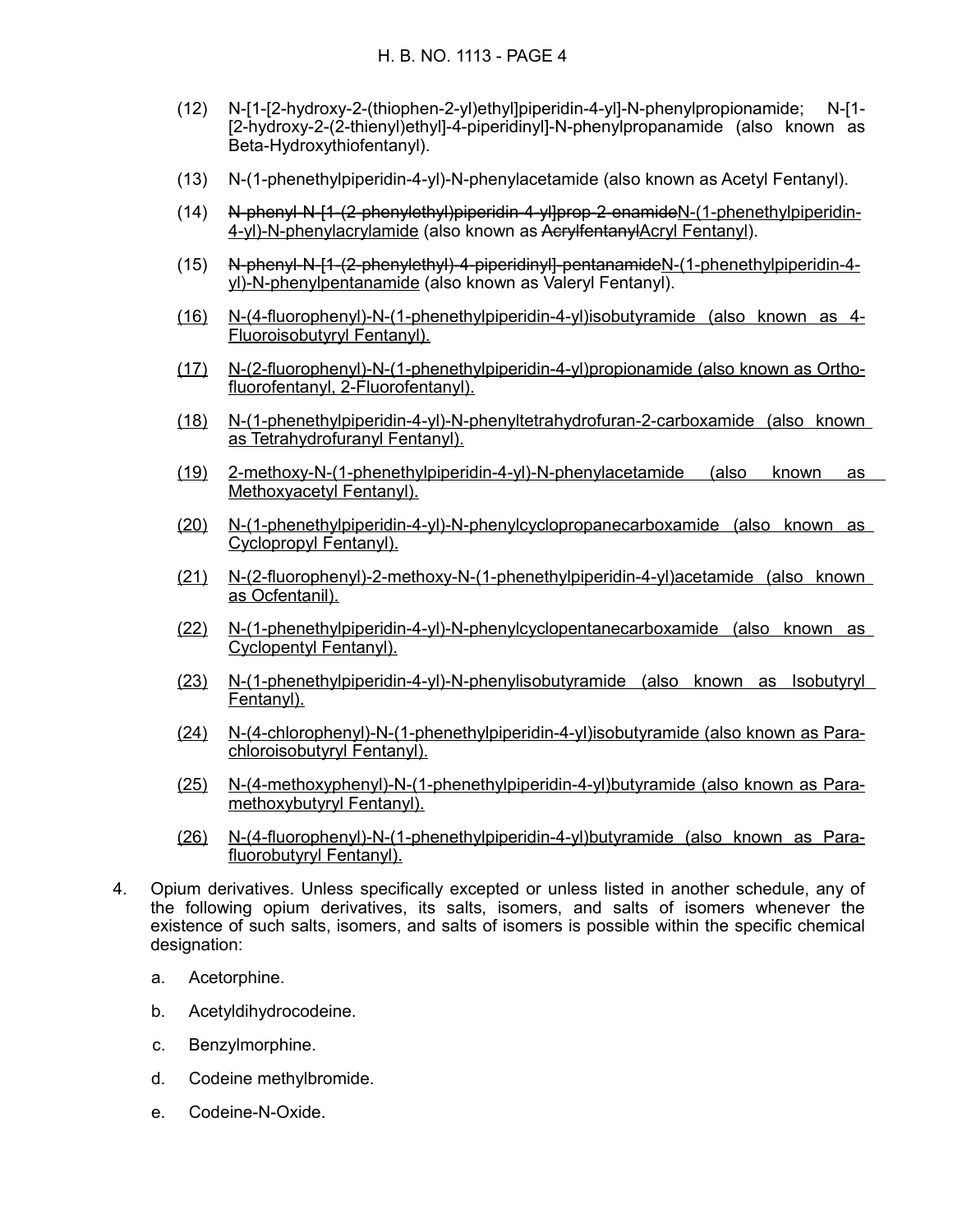- f. Cyprenorphine.
- g. Desomorphine.
- h. Dihydromorphine.
- i. Drotebanol.
- j. Etorphine (except hydrochloride salt).
- k. Heroin.
- l. Hydromorphinol.
- m. Methyldesorphine.
- n. Methyldihydromorphine.
- o. Morphine methylbromide.
- p. Morphine methylsulfonate.
- q. Morphine-N-Oxide.
- r. Myrophine.
- s. Nicocodeine.
- t. Nicomorphine.
- u. Normorphine.
- v. Pholcodine.
- w. Thebacon.
- 5. Hallucinogenic substances. Unless specifically excepted or unless listed in another schedule, any material, compound, mixture, or preparation containing any quantity of the following hallucinogenic substances, including their salts, isomers, and salts of isomers whenever the existence of those salts, isomers, and salts of isomers is possible within the specific chemical designation (for purposes of this subsection only, the term "isomer" includes the optical, position, and geometric isomers):
	- a. Alpha-ethyltryptamine, its optical isomers, salts, and salts of isomers (also known as etryptamine; a-ethyl-1H-indole-3-ethanamine; 3-(2-aminobutyl) indole).
	- b. Alpha-methyltryptamine.
	- c. 4-methoxyamphetamine (also known as 4-methoxy-a-methylphenethylamine; paramethoxyamphetamine; PMA).
	- d. N-hydroxy-3,4-methylenedioxyamphetamine (also known as N-hydroxy-alpha-methyl-3,4(methylenedioxy)phenylamine, and N-hydroxy MDA.
	- e. Hashish.
	- f. Ibogaine (also known as 7-Ethyl-6, 6B, 7, 8, 9, 10, 12, 13-octahydro-2-methoxy-6, 9 methano-5 H-pyrido [1', 2':1,2] azepino (5,4-b) indole; Tabernanthe iboga).
	- g. Lysergic acid diethylamide.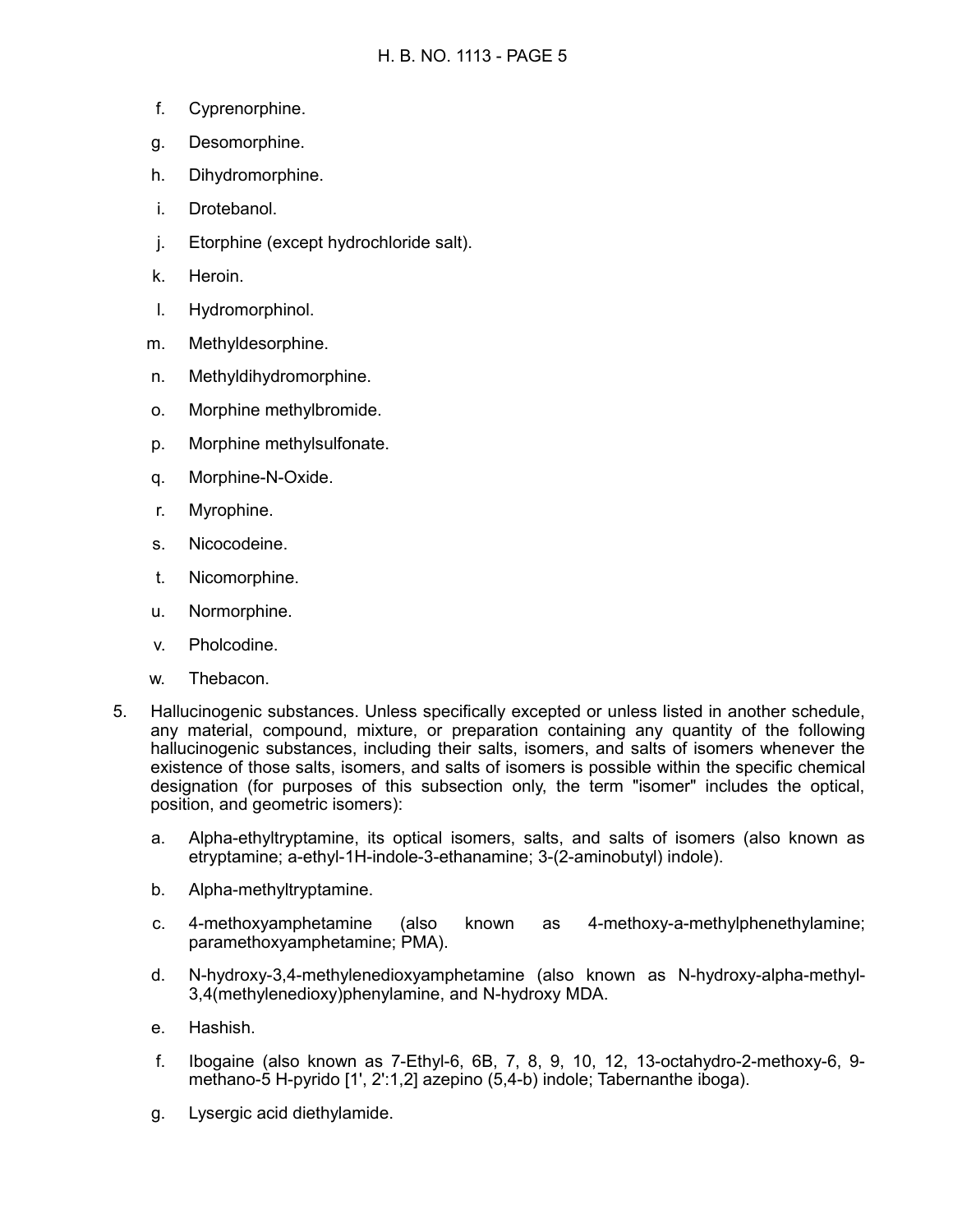- h. Marijuana.
- i. Parahexyl (also known as 3-Hexyl-1-hydroxy-7,8,9,10-tetrahydro- 6,6,9-trimethyl-6Hdibenzol[b,d]pyran; Synhexyl).
- j. Peyote (all parts of the plant presently classified botanically as Lophophora williamsii Lemaire, whether growing or not, the seeds thereof, any extract from any part of such plant, and every compound, manufacture, salts, derivative, mixture, or preparation of such plant, its seeds, or its extracts).
- k. N-ethyl-3-piperidyl benzilate.
- l. N-methyl-3-piperidyl benzilate.
- m. Psilocybin.
- n. Tetrahydrocannabinols, meaning tetrahydrocannabinols naturally contained in a plant of the genus Cannabis (cannabis plant), as well as synthetic equivalents of the substances contained in the cannabis plant, or in the resinous extractives of such plant, including synthetic substances, derivatives, and their isomers with similar chemical structure and pharmacological activity to those substances contained in the plant,; excluding tetrahydrocannabinols found in hemp as defined in title 4.1; such as the following:
	- (1) Delta-1 cis or trans tetrahydrocannabinol, and their optical isomers. Other names: Delta-9-tetrahydrocannabinol.
	- (2) Delta-6 cis or trans tetrahydrocannabinol, and their optical isomers.
	- (3) Delta-3,4 cis or trans tetrahydrocannabinol, and its optical isomers.

(Since nomenclature of these substances is not internationally standardized, compounds of these structures, regardless of numerical designation of atomic positions covered.)

- o. Cannabinoids, synthetic. It includes the chemicals and chemical groups listed below, including their homologues, salts, isomers, and salts of isomers. The term "isomer" includes the optical, position, and geometric isomers.
	- (1) Indole carboxaldehydes. Any compound structurally derived from 1H-indole-3 carboxaldehyde or 1H-2-carboxaldehyde substituted in both of the following ways: at the nitrogen atom of the indole ring by an alkyl, haloalkyl, cyanoalkyl, alkenyl,<br>cycloalkylmethyl, cycloalkylethyl, 1-(N-methyl-2-piperidinyl)methyl. 2-44cycloalkylmethyl, cycloalkylethyl, 1-(N-methyl-2-piperidinyl)methyl, morpholinyl)ethyl, 1-(N-methyl-2-pyrrolidinyl)methyl, 1-(N-methyl-3 morpholinyl)methyl, tetrahydropyranylmethyl, benzyl, or halo benzyl group; and, at the hydrogen of the carboxaldehyde by a phenyl, benzyl, cumyl, naphthyl, adamantyl, cyclopropyl, pyrrolidinyl, piperazinyl, or propionaldehyde group whether or not the compound is further modified to any extent in the following ways:
		- (a) Substitution to the indole ring to any extent; or
		- (b) Substitution to the phenyl, benzyl, cumyl, naphthyl, adamantyl, cyclopropyl, pyrrolidinyl, piperazinyl, or propionaldehyde group to any extent; or
		- (c) A nitrogen heterocyclic analog of the indole ring; or
		- (d) A nitrogen heterocyclic analog of the phenyl, benzyl, naphthyl, adamantyl, or cyclopropyl ring.
		- (e) Examples include: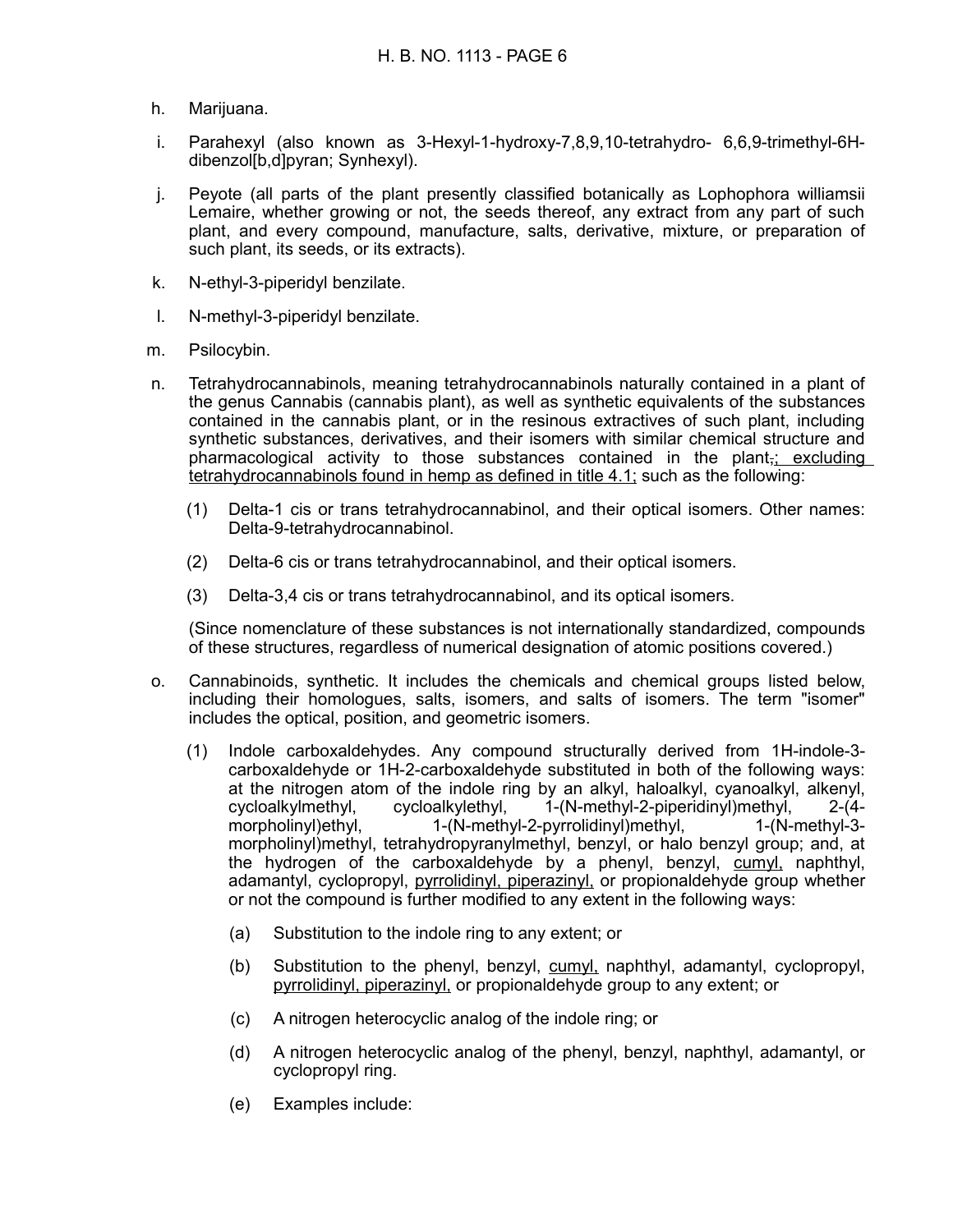- [1] 1-Pentyl-3-(1-naphthoyl)indole Other names: JWH-018 and AM-678.
- [2] 1-Butyl-3-(1-naphthoyl)indole Other names: JWH-073.
- [3] 1-Pentyl-3-(4-methoxy-1-naphthoyl)indole Other names: JWH-081.
- [4] 1-[2-(4-morpholinyl)ethyl]-3-(1-naphthoyl)indole Other names: JWH-200.
- [5] 1-Propyl-2-methyl-3-(1-naphthoyl)indole Other names: JWH-015.
- [6] 1-Hexyl-3-(1-naphthoyl)indole Other names: JWH-019.
- [7] 1-Pentyl-3-(4-methyl-1-naphthoyl)indole Other names: JWH-122.
- [8] 1-Pentyl-3-(4-ethyl-1-naphthoyl)indole Other names: JWH-210.
- [9] 1-Pentyl-3-(4-chloro-1-naphthoyl)indole Other names: JWH-398.
- [10] 1-(5-fluoropentyl)-3-(1-naphthoyl)indole Other names: AM-2201.
- [11] 1-(2-cyclohexylethyl)-3-(2-methoxyphenylacetyl)indole Other names: RCS-8.
- [12] 1-Pentyl-3-(2-methoxyphenylacetyl)indole Other names: JWH-250.
- [13] 1-Pentyl-3-(2-methylphenylacetyl)indole Other names: JWH-251.
- [14] 1-Pentyl-3-(2-chlorophenylacetyl)indole Other names: JWH-203.
- [15] 1-Pentyl-3-(4-methoxybenzoyl)indole Other names: RCS-4.
- [16] (1-(5-fluoropentyl)-3-(2-iodobenzoyl)indole) Other names: AM-694.
- [17] (4-Methoxyphenyl)-[2-methyl-1-(2-(4-morpholinyl)ethyl)indol-3 yl]methanone - Other names: WIN 48,098 and Pravadoline.
- [18] (1-Pentylindol-3-yl)-(2,2,3,3-tetramethylcyclopropyl)methanone -- Other names: UR-144.
- [19] (1-(5-fluoropentyl)indol-3-yl)-(2,2,3,3-tetramethylcyclopropyl)methanone Other names: XLR-11.
- [20] (1-(2-morpholin-4-ylethyl)-1H-indol-3-yl)-(2,2,3,3 tetramethylcyclopropyl)methanone - Other names: A-796,260.
- [21] (1-(5-fluoropentyl)-1H-indazol-3-yl)(naphthalen-1-yl)methanone -- Other names: THJ-2201.
- [22] 1-naphthalenyl(1-pentyl-1H-indazol-3-yl)-methanone -- Other names: THJ-018.
- [23] (1-(5-fluoropentyl)-1H-benzo[d]imidazol-2-yl)(naphthalen-1-yl)methanone - Other names: FUBIMINA.
- [24] 1-[(N-methylpiperidin-2-yl)methyl]-3-(adamant-1-oyl) indole Other names: AM-1248.
- [25] 1-Pentyl-3-(1-adamantoyl)indole Other names: AB-001 and JWH-018 adamantyl analog.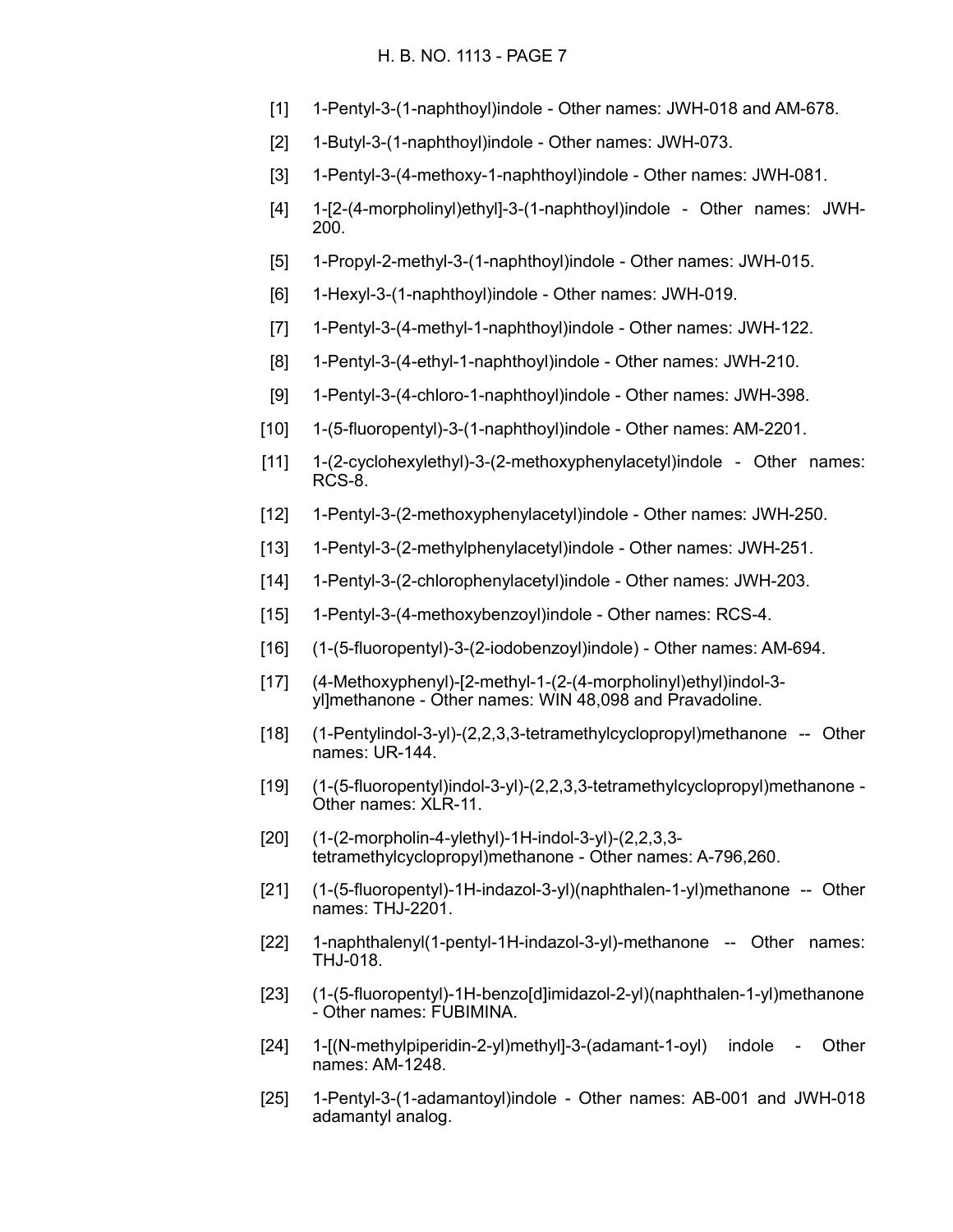- (2) Indole carboxamides. Any compound structurally derived from 1H-indole-3 carboxamide or 1H-2-carboxamide substituted in both of the following ways: at the nitrogen atom of the indole ring by an alkyl, haloalkyl, cyanoalkyl, alkenyl, cycloalkylmethyl, cycloalkylethyl, 1-(N-methyl-2-piperidinyl)methyl, 2-(4 morpholinyl)ethyl, 1-(N-methyl-2-pyrrolidinyl)methyl, 1-(N-methyl-3 morpholinyl)methyl, tetrahydropyranylmethyl, benzyl, or halo benzyl group; and, at the nitrogen of the carboxamide by a phenyl, benzyl, cumyl, naphthyl, adamantyl, cyclopropyl, or propionaldehyde group whether or not the compound is further modified to any extent in the following ways:
	- (a) Substitution to the indole ring to any extent; or
	- (b) Substitution to the phenyl, benzyl, cumyl, naphthyl, adamantyl, cyclopropyl, or propionaldehyde group to any extent; or
	- (c) A nitrogen heterocyclic analog of the indole ring; or
	- (d) A nitrogen heterocyclic analog of the phenyl, benzyl, naphthyl, adamantyl, or cyclopropyl ring.
	- (e) Examples include:
		- [1] N-Adamantyl-1-pentyl-1H-indole-3-carboxamide Other names: JWH-018 adamantyl carboxamide, APICA, SDB-001, and 2NE1.
		- [2] N-Adamantyl-1-fluoropentylindole-3-carboxamide Other names: STS-135.
		- [3] N-Adamantyl-1-pentyl-1H-Indazole-3-carboxamide Other names: AKB 48 and APINACA.
		- [4] N-1-naphthalenyl-1-pentyl-1H-indole-3-carboxamide Other names: NNEI and MN-24.
		- [5] N-(1-Amino-3,3-dimethyl-1-oxobutan-2-yl)-1-pentyl-1H-indole-3 carboxamide - Other names: ADBICA.
		- [6] (S)-N-(1-amino-3-methyl-1-oxobutan-2-yl)-1-pentyl-1H-indazole-3 carboxamide - Other names: AB-PINACA.
		- [7] N-[(1S)-1-(aminocarbonyl)-2-methylpropyl]-1-[(4-fluorophenyl)methyl]- 1H-indazole-3-carboxamide - Other names: AB-FUBINACA.
		- $[8]$   $\{S\}$ -N-(1-amino-3-methyl-1-oxobutan-2-yl)-1-(5-fluoropentyl)-1Hindazole-3-carboxamide - Other names: 5-Fluoro AB-PINACA and 5F-AB-PINACA.
		- [9] N-(1-amino-3,3-dimethyl-1-oxobutan-2-yl)-1-pentyl-1H-indazole-3 carboxamide - Other names: ADB-PINACA.
		- [10] N-[(1S)-1-(aminocarbonyl)-2-methylpropyl]-1-(cyclohexylmethyl)-1Hindazole-3-carboxamide - Other names: AB-CHMINACA.
		- [11] N-(1-Amino-3,3-dimethyl-1-oxobutan-2-yl)-1-(4-fluorobenzyl)-1Hindazole-3-carboxamide - Other names: ADB-FUBINACA.
		- [12] N-((3s,5s,7s)-adamantan-1-yl)-1-(4-fluorobenzyl)-1H-indazole-3 carboxamide - Other names: FUB-AKB48 and AKB48 N-(4-fluorobenzyl) analog.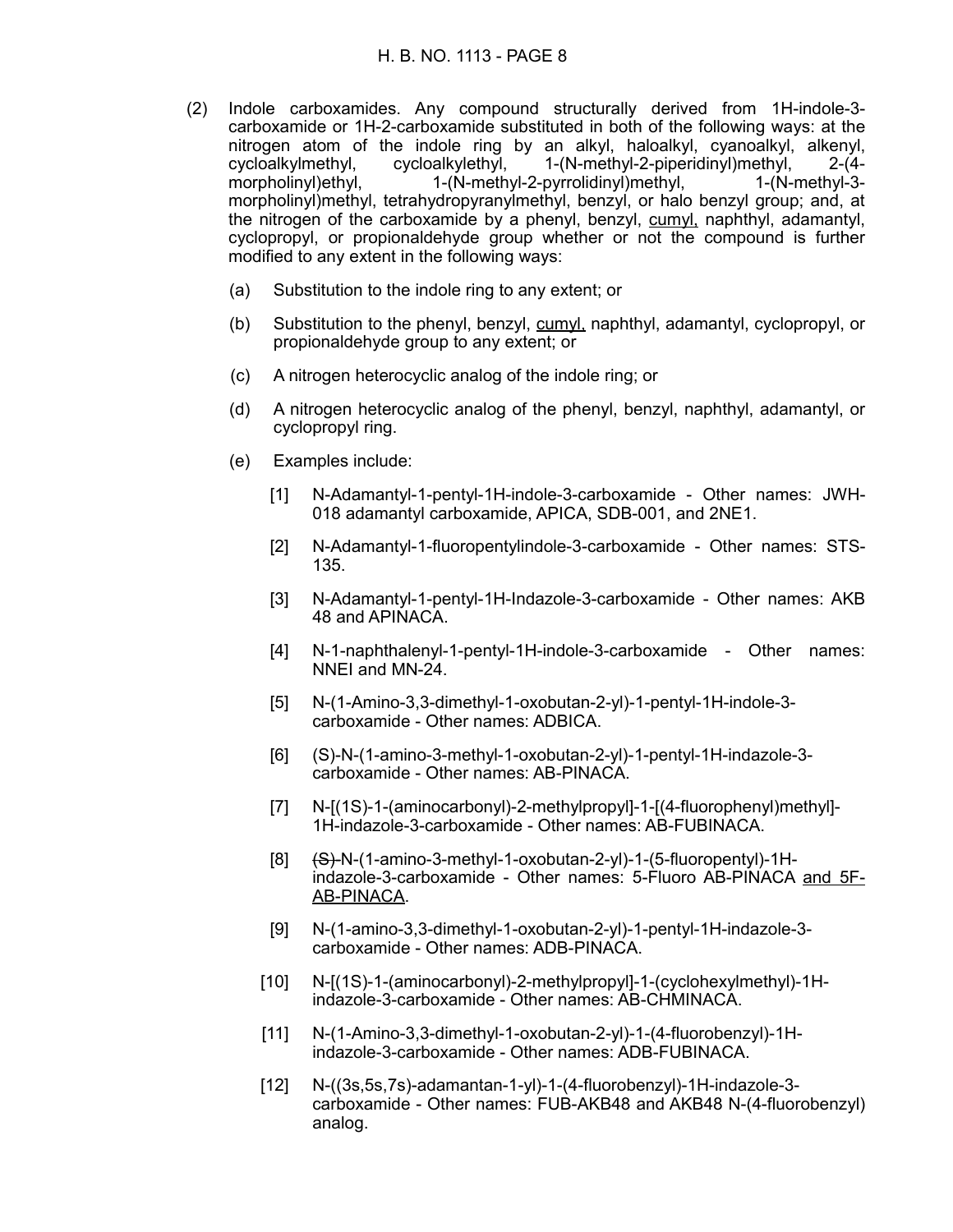- [13] 1-(5-fluoropentyl)-N-(quinolin-8-yl)-1H-indazole-3-carboxamide Other names: 5-fluoro-THJ.
- [14] (S)-methyl 2-(1-(5-fluoropentyl)-1H-indazole-3-carboxamido)-3 methylbutanoate - Other names: 5-fluoro AMB and 5F-AMB.
- [15] methyl (1-(4-fluorobenzyl)-1H-indazole-3-carbonyl)-L-valinate2-(1-(4 fluorobenzyl)-1H-indazole-3-carboxamido)-3-methylbutanoate - Other names: FUB-AMB, MMB-FUBINACA, and AMB-FUBINACA.
- [16] N-[1-(aminocarbonyl)-2,2-dimethylpropyl]-1-(cyclohexylmethyl)-1 H-indazole-3-carboxamide - Other names: MAB-CHMINACA and ADB-CHMINACA.
- [17] Methyl 2-(1-(5-fluoropentyl)-1H-indazole-3-carboxamido)-3,3 dimethylbutanoate - Other names: 5F-ADB and 5F-MDMB-PINACA.
- $[18]$  N-(adamantan-1-yl)-1-(5-fluoropentyl)-1H-indazole-3-carboxamide Other names: 5F-APINACA and 5F-AKB48.
- [19] Methyl 2-(1-(cyclohexylmethyl)-1H-indole-3-carboxamido)-3,3 dimethylbutanoate - Other names: MDMB-CHMICA and MMB-CHMINACA.
- [20] Methyl 2-(1-(4-fluorobenzyl)-1H-indazole-3-carboxamido)-3,3 dimethylbutanoate - Other names: MDMB-FUBINACA.
- [21] 1-(4-cyanobutyl)-N-(2-phenylpropan-2-yl)-1H-indazole-3-carboxamide Other names: 4-CN-CUMYL-BUTINACA; 4-cyano- CUMYL-BUTINACA; 4-CN-CUMYL BINACA; CUMYL-4CN -BINACA; SGT-78.
- [22] methyl 2-(1-(cyclohexylmethyl)-1H-indole-3-carboxamido)- 3-methylbutanoate - Other names: MMB-CHMICA, AMB-CHMICA.
- [23] 1-(5-fluoropentyl)-N-(2-phenylpropan-2-yl)-1H-pyrrolo[2,3 b]pyridine-3 carboxamide - Other names: 5F-CUMYL-P7AICA.
- (3) Indole carboxylic acids. Any compound structurally derived from 1H-indole-3 carboxylic acid or 1H-2-carboxylic acid substituted in both of the following ways: at the nitrogen atom of the indole ring by an alkyl, haloalkyl, cyanoalkyl, alkenyl, cycloalkylmethyl, cycloalkylethyl, 1-(N-methyl-2-piperidinyl)methyl, 2-(4 morpholinyl)ethyl, 1-(N-methyl-2-pyrrolidinyl)methyl, 1-(N-methyl-3morpholinyl)methyl, tetrahydropyranylmethyl, benzyl, or halo benzyl group; and, at the hydroxyl group of the carboxylic acid by a phenyl, benzyl, cumyl, naphthyl, adamantyl, cyclopropyl, or propionaldehyde group whether or not the compound is further modified to any extent in the following ways:
	- (a) Substitution to the indole ring to any extent; or
	- (b) Substitution to the phenyl, benzyl, cumyl, naphthyl, adamantyl, cyclopropyl, propionaldehyde group to any extent; or
	- (c) A nitrogen heterocyclic analog of the indole ring; or
	- (d) A nitrogen heterocyclic analog of the phenyl, benzyl, naphthyl, adamantyl, or cyclopropyl ring.
	- (e) Examples include: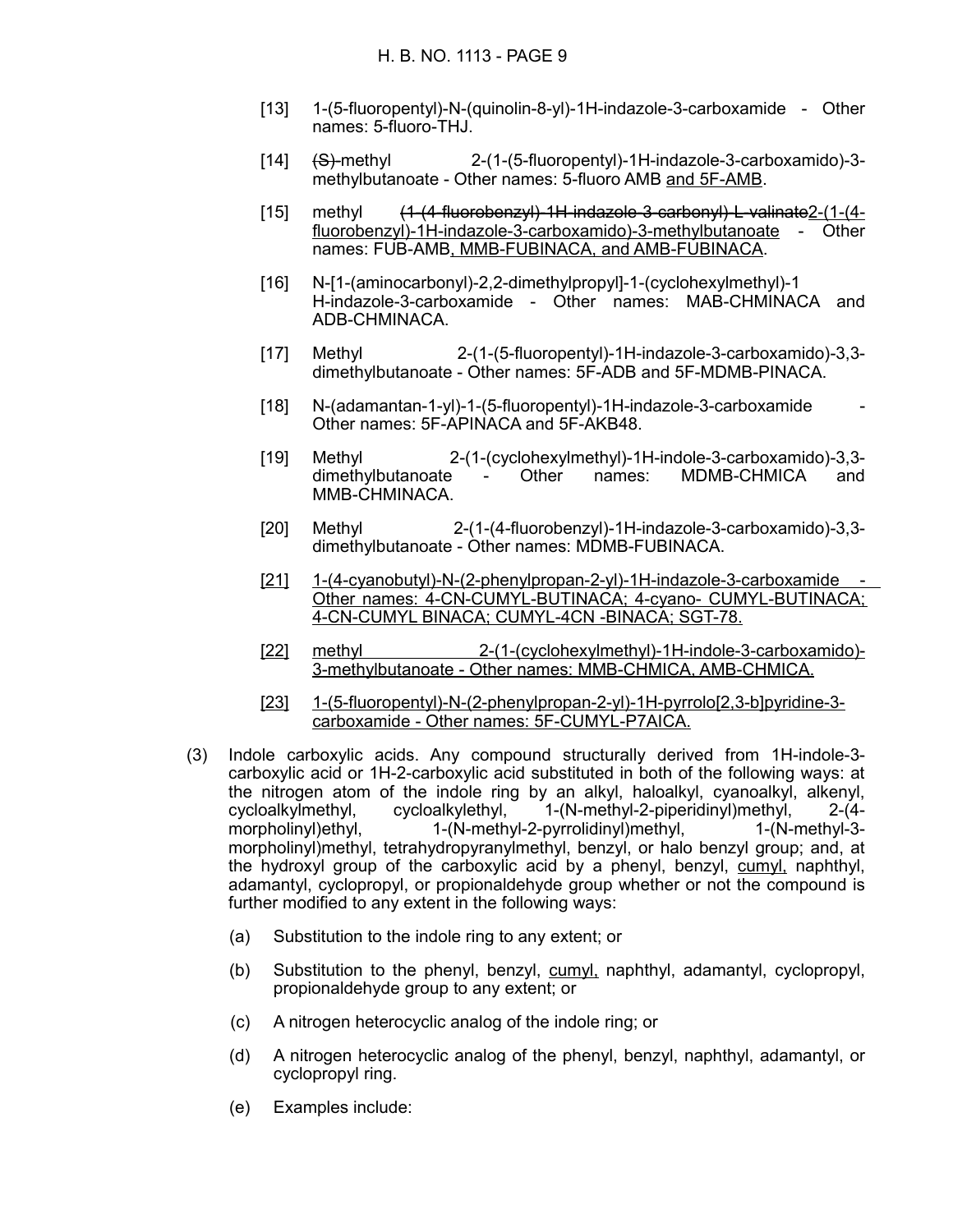- [1] 1-(cyclohexylmethyl)-1H-indole-3-carboxylic acid 8-quinolinyl ester Other names: BB-22 and QUCHIC.
- [2] naphthalen-1-yl 1-(4-fluorobenzyl)-1H-indole-3-carboxylate Other names: FDU-PB-22.
- [3] 1-pentyl-1H-indole-3-carboxylic acid 8-quinolinyl ester Other names: PB-22 and QUPIC.
- [4] 1-(5-Fluoropentyl)-1H-indole-3-carboxylic acid 8-quinolinyl ester Other names: 5-Fluoro PB-22 and 5F-PB-22.
- [5] quinolin-8-yl-1-(4-fluorobenzyl)-1H-indole-3-carboxylate Other names: FUB-PB-22.
- [6] naphthalen-1-yl 1-(5-fluoropentyl)-1H-indole-3-carboxylate Other names: NM2201 and CBL2201.
- (4) Naphthylmethylindoles. Any compound containing a 1H-indol-3-yl-(1 naphthyl)methane structure with substitution at the nitrogen atom of the indole ring by an alkyl, haloalkyl, cyanoalkyl, alkenyl, cycloalkylmethyl, cycloalkylethyl, 1-(N-<br>methyl-2-piperidinyl)methyl, 2-(4-morpholinyl)ethyl, 1-(N-methyl-2methyl-2-piperidinyl)methyl, 2-(4-morpholinyl)ethyl, 1-(N-methyl-2 pyrrolidinyl)methyl, 1-(N-methyl-3-morpholinyl)methyl, or (tetrahydropyran-4 yl)methyl group whether or not further substituted in the indole ring to any extent and whether or not substituted in the naphthyl ring to any extent. Examples include:
	- (a) 1-Pentyl-1H-indol-3-yl-(1-naphthyl)methane Other names: JWH-175.
	- (b) 1-Pentyl-1H-indol-3-yl-(4-methyl-1-naphthyl)methane Other names: JWH-184.
- (5) Naphthoylpyrroles. Any compound containing a 3-(1-naphthoyl)pyrrole structure with substitution at the nitrogen atom of the pyrrole ring by an alkyl, haloalkyl, cyanoalkyl, alkenyl, cycloalkylmethyl, cycloalkylethyl, 1-(N-methyl-2 piperidinyl)methyl, 2-(4-morpholinyl)ethyl, 1-(N-methyl-2-pyrrolidinyl)methyl, 1-(Nmethyl-3-morpholinyl)methyl, or (tetrahydropyran-4- yl)methyl group whether or not further substituted in the pyrrole ring to any extent, whether or not substituted in the naphthyl ring to any extent. Examples include: (5-(2-fluorophenyl)-1-pentylpyrrol-3 yl)-naphthalen-1-ylmethanone - Other names: JWH-307.
- (6) Naphthylmethylindenes. Any compound containing a naphthylideneindene structure with substitution at the 3-position of the indene ring by an alkyl, haloalkyl,<br>cyanoalkyl, alkenyl, cycloalkylmethyl, cycloalkylethyl, 1-(N-methyl- 2cyanoalkyl, alkenyl, cycloalkylmethyl, cycloalkylethyl, 1-(N-methyl- 2 piperidinyl)methyl, 2 (4 morpholinyl)ethyl, 1-(N-methyl-2- pyrrolidinyl)methyl, 1-(Nmethyl-3-morpholinyl)methyl, or (tetrahydropyran-4- yl)methyl group whether or not further substituted in the indene ring to any extent, whether or not substituted in the naphthyl ring to any extent. Examples include: E-1-[1-(1-Naphthalenylmethylene)- 1H-inden-3-yl]pentane - Other names: JWH-176.
- (7) Cyclohexylphenols. Any compound containing a 2-(3-hydroxycyclohexyl)phenol structure with substitution at the 5-position of the phenolic ring by an alkyl, haloalkyl, cyanoalkyl, alkenyl, cycloalkylmethyl, cycloalkylethyl, 1-(N-methyl-2 piperidinyl)methyl, 2-(4-morpholinyl)ethyl, 1-(N-methyl-2-pyrrolidinyl)methyl, 1-(Nmethyl-3-morpholinyl)methyl, or (tetrahydropyran-4-yl)methyl group whether or not substituted in the cyclohexyl ring to any extent. Examples include:
	- (a) 5-(1,1-dimethylheptyl)-2-[(1R,3S)-3-hydroxycyclohexyl]-phenol Other names: CP 47,497.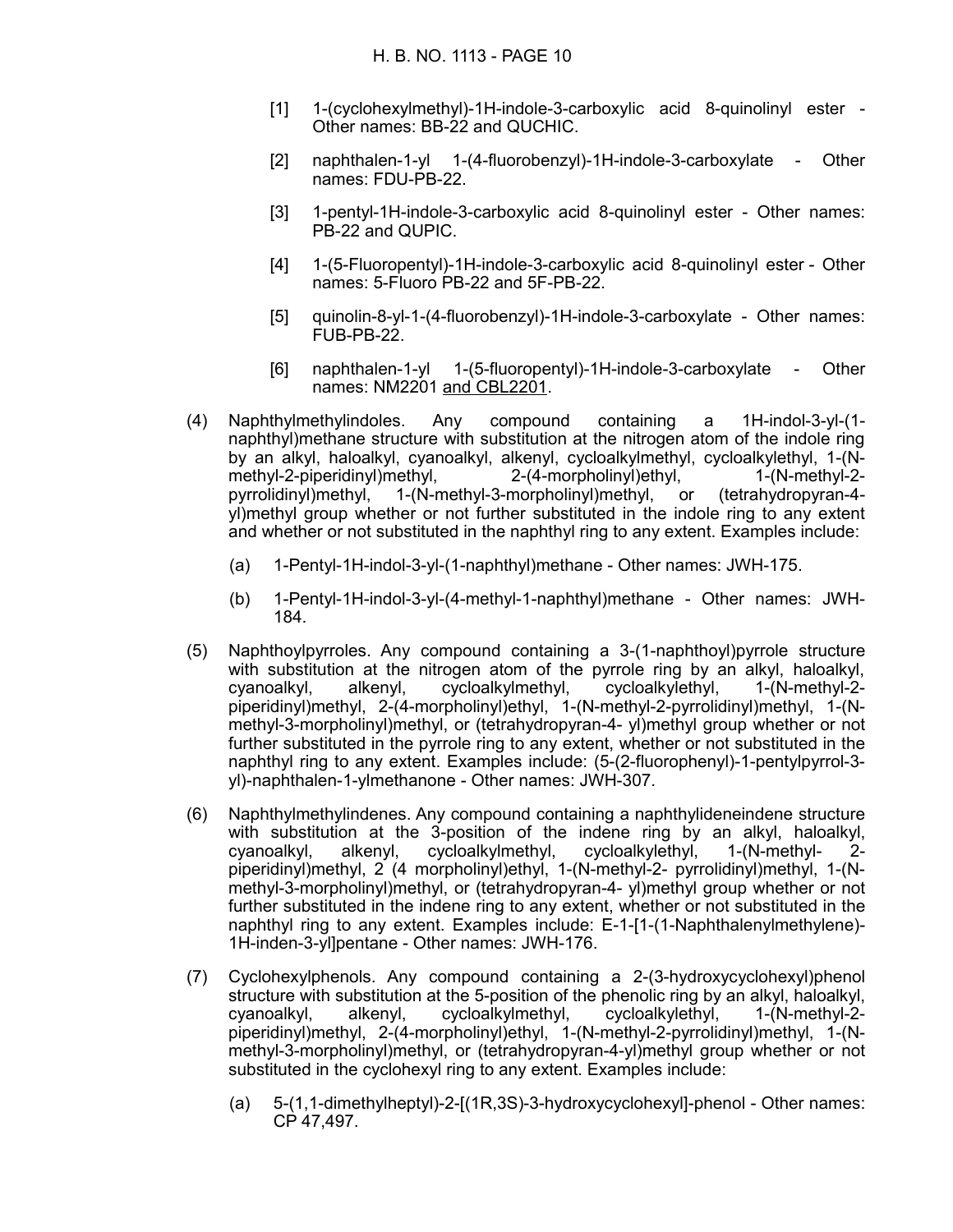- (b) 5-(1,1-dimethyloctyl)-2-[(1R,3S)-3-hydroxycyclohexyl]-phenol Other names: Cannabicyclohexanol and CP 47,497 C8 homologue.
- (c) 5-(1,1-dimethylheptyl)-2-[(1R,2R)-5-hydroxy-2-(3-hydroxypropyl)cyclohexyl] phenol - Other names: CP 55,940.
- (8) Others specifically named:
	- (a) (6aR,10aR)-9-(hydroxymethyl)-6,6-dimethyl-3-(2-methyloctan-2-yl)- 6a,7,10,10a-tetrahydrobenzo[c]chromen-1-ol - Other names: HU-210.
	- (b) (6aS,10aS)-9-(hydroxymethyl)-6,6-dimethyl-3-(2-methyloctan-2-yl)- 6a,7,10,10a-tetrahydrobenzo[c]chromen-1-ol - Other names: Dexanabinol and HU-211.
	- (c) 2,3-Dihydro-5-methyl-3-(4-morpholinylmethyl)pyrrolo[1,2,3-de]-1,4 benzoxazin-6-yl]-1-napthalenylmethanone - Other names: WIN 55,212-2.
	- (d) Naphthalen-1-yl-(4-pentyloxynaphthalen-1-yl)methanone Other names: CB-13.
- p. Substituted phenethylamines. This includes any compound, unless specifically excepted, specifically named in this schedule, or listed under a different schedule, structurally derived from phenylethan-2-amine by substitution on the phenyl ring in any of the following ways, that is to say, by substitution with a fused methylenedioxy ring, fused furan ring, or fused tetrahydrofuran ring; by substitution with two alkoxy groups; by substitution with one alkoxy and either one fused furan, tetrahydrofuran, or tetrahydropyran ring system; or by substitution with two fused ring systems from any combination of the furan, tetrahydrofuran, or tetrahydropyran ring systems.
	- (1) Whether or not the compound is further modified in any of the following ways, that is to say:
		- (a) By substitution of phenyl ring by any halo, hydroxyl, alkyl, trifluoromethyl, alkoxy, or alkylthio groups;
		- (b) By substitution at the 2-position by any alkyl groups; or
		- (c) By substitution at the 2-amino nitrogen atom with alkyl, dialkyl, benzyl, hydroxybenzyl, methylenedioxybenzyl, or methoxybenzyl groups.
	- (2) Examples include:
		- (a) 2-(4-Chloro-2,5-dimethoxyphenyl)ethanamine (also known as 2C-C or 2,5- Dimethoxy-4-chlorophenethylamine).
		- (b) 2-(2,5-Dimethoxy-4-methylphenyl)ethanamine (also known as 2C-D or 2,5- Dimethoxy-4-methylphenethylamine).
		- (c) 2-(2,5-Dimethoxy-4-ethylphenyl)ethanamine (also known as 2C-E or 2,5- Dimethoxy-4-ethylphenethylamine).
		- (d) 2-(2,5-Dimethoxyphenyl)ethanamine (also known as 2C-H or 2,5- Dimethoxyphenethylamine).
		- (e) 2-(4-Iodo-2,5-dimethoxyphenyl)ethanamine (also known as 2C-I or 2,5- Dimethoxy-4-iodophenethylamine).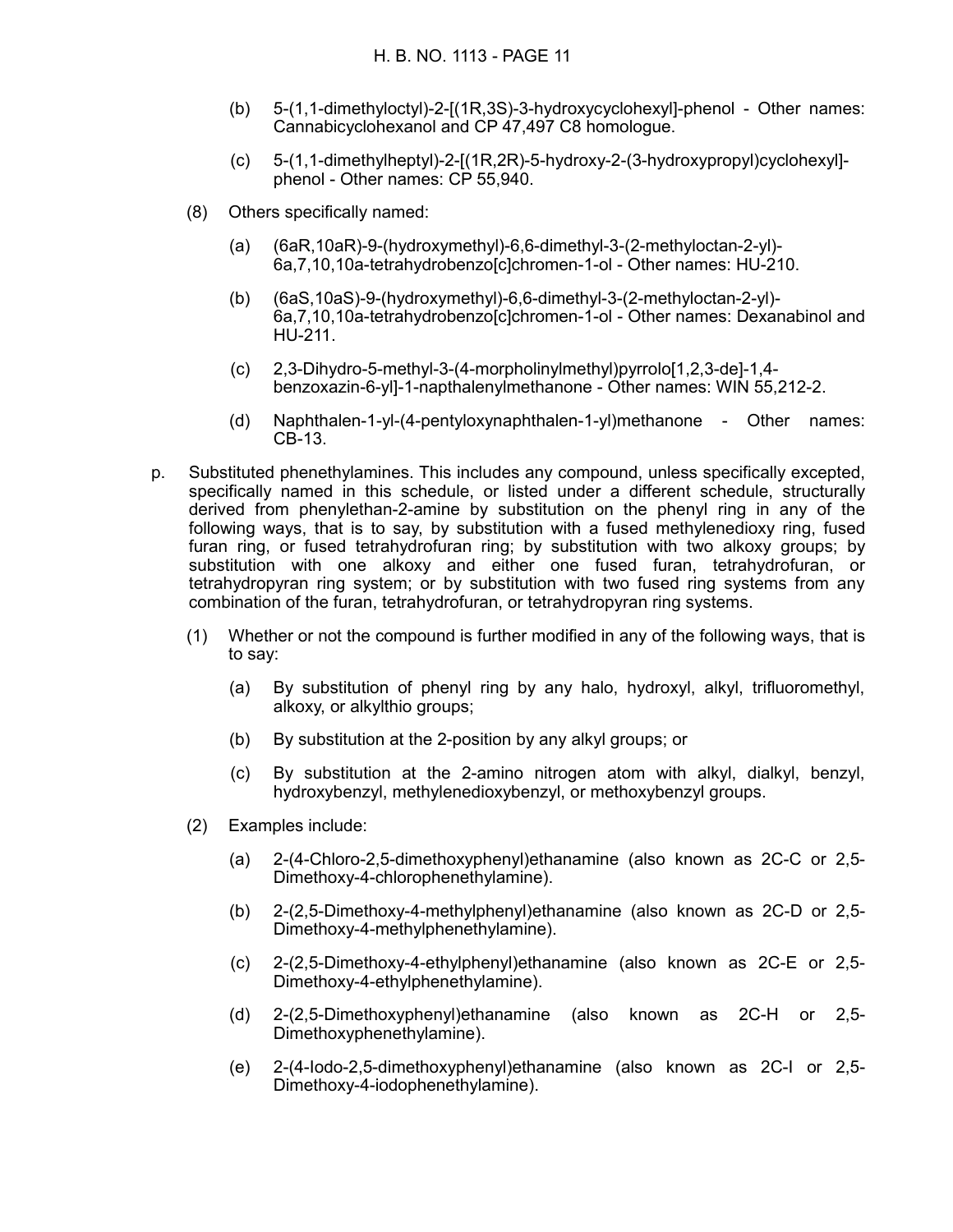- (f) 2-(2,5-Dimethoxy-4-nitro-phenyl)ethanamine (also known as 2C-N or 2,5- Dimethoxy-4-nitrophenethylamine).
- (g) 2-(2,5-Dimethoxy-4-(n)-propylphenyl)ethanamine (also known as 2C-P or 2,5- Dimethoxy-4-propylphenethylamine).
- (h) 2-[4-(Ethylthio)-2,5-dimethoxyphenyl]ethanamine (also known as 2C-T-2 or 2,5-Dimethoxy-4-ethylthiophenethylamine).
- (i) 2-[4-(Isopropylthio)-2,5-dimethoxyphenyl]ethanamine (also known as 2C-T-4 or 2,5-Dimethoxy-4-isopropylthiophenethylamine).
- (j) 2-(4-bromo-2,5-dimethoxyphenyl)ethanamine (also known as 2C-B or 2,5- Dimethoxy-4-bromophenethylamine).
- (k) 2-(2,5-dimethoxy-4-(methylthio)phenyl)ethanamine (also known as 2C-T or 4 methylthio-2,5-dimethoxyphenethylamine).
- (l) 1-(2,5-dimethoxy-4-iodophenyl)-propan-2-amine (also known as DOI or 2,5- Dimethoxy-4-iodoamphetamine).
- (m) 1-(4-Bromo-2,5-dimethoxyphenyl)-2-aminopropane (also known as DOB or 2,5-Dimethoxy-4-bromoamphetamine).
- (n) 1-(4-chloro-2,5-dimethoxy-phenyl)propan-2-amine (also known as DOC or 2,5-Dimethoxy-4-chloroamphetamine).
- (o) 2-(4-bromo-2,5-dimethoxyphenyl)-N-[(2-methoxyphenyl)methyl]ethanamine (also known as 2C-B-NBOMe; 2,5B-NBOMe or 2,5-Dimethoxy-4-bromo-N-(2 methoxybenzyl)phenethylamine).
- (p) 2-(4-iodo-2,5-dimethoxyphenyl)-N-[(2 methoxyphenyl)methyl]ethanamine (also known as 2C-I-NBOMe; 2,5I-NBOMe or 2,5-Dimethoxy-4-iodo-N-(2 methoxybenzyl)phenethylamine).
- (q) N-(2-Methoxybenzyl)-2-(3,4,5-trimethoxyphenyl)ethanamine (also known as mescaline-NBOMe or 3,4,5-trimethoxy-N-(2-methoxybenzyl)phenethylamine).
- (r) 2-(4-chloro-2,5-dimethoxyphenyl)-N-[(2-methoxyphenyl)methyl]ethanamine (also known as 2C-C-NBOMe; 2,5C-NBOMe or 2,5-Dimethoxy-4-chloro-N-(2 methoxybenzyl)phenethylamine).
- (s) 2-(7-Bromo-5-methoxy-2,3-dihydro-1-benzofuran-4-yl)ethanamine (also known as 2CB-5-hemiFLY).
- (t) 2-(8-bromo-2,3,6,7-tetrahydrofuro [2,3-f][1]benzofuran-4-yl)ethanamine (also known as 2C-B-FLY).
- (u) 2-(10-Bromo-2,3,4,7,8,9-hexahydropyrano[2,3-g]chromen-5-yl)ethanamine (also known as 2C-B-butterFLY).
- (v) N-(2-Methoxybenzyl)-1-(8-bromo-2,3,6,7-tetrahydrobenzo[1,2-b:4,5-b']difuran-4-yl)-2-aminoethane (also known as 2C-B-FLY-NBOMe).
- (w) 1-(4-Bromofuro[2,3-f][1]benzofuran-8-yl)propan-2-amine (also known as bromo-benzodifuranyl-isopropylamine or bromo-dragonFLY).
- (x) N-(2-Hydroxybenzyl)-4-iodo-2,5-dimethoxyphenethylamine (also known as 2C-I-NBOH or 2,5I-NBOH).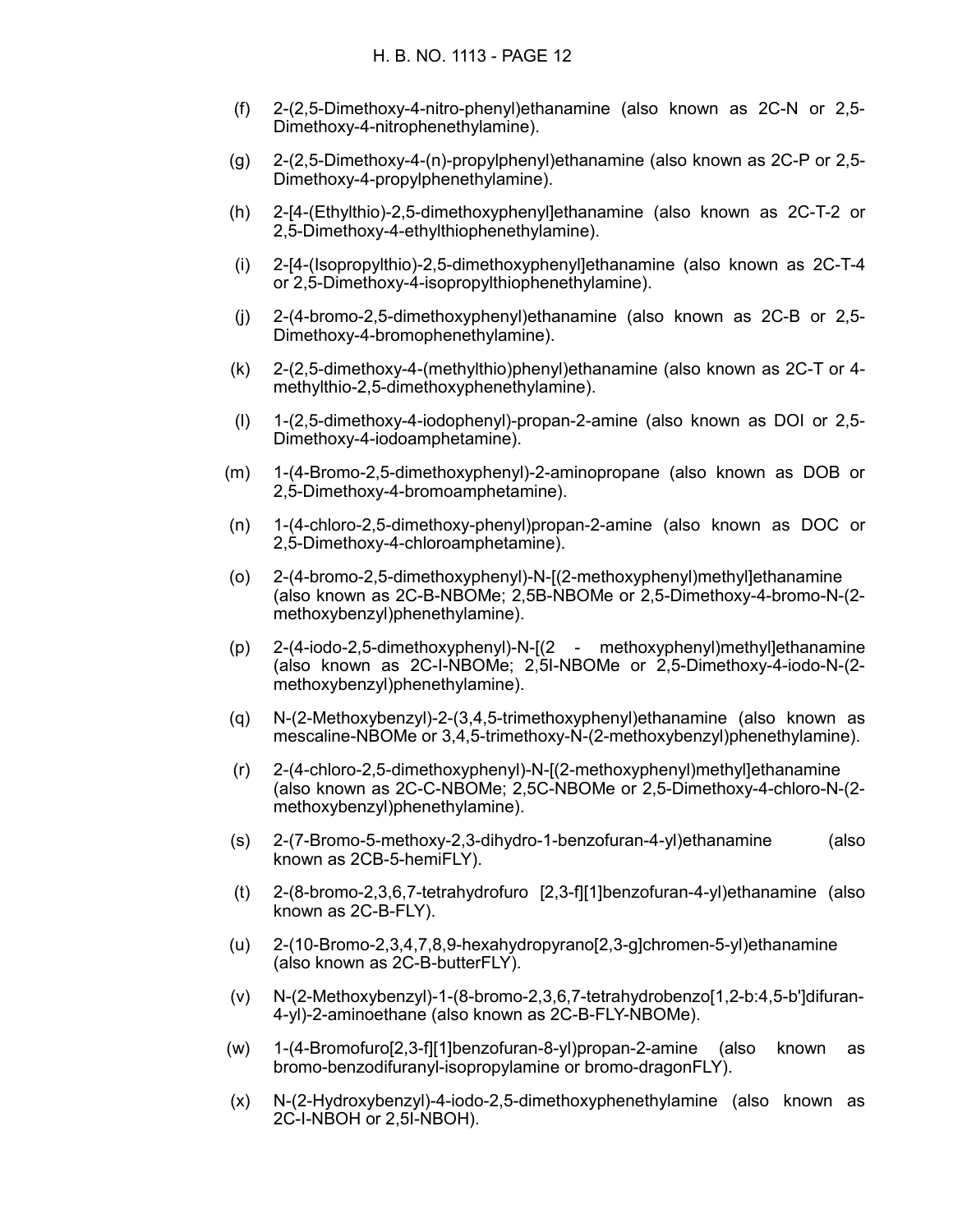- (y) 5-(2-Aminopropyl)benzofuran (also known as 5-APB).
- (z) 6-(2-Aminopropyl)benzofuran (also known as 6-APB).
- (aa) 5-(2-Aminopropyl)-2,3-dihydrobenzofuran (also known as 5-APDB).
- (bb) 6-(2-Aminopropyl)-2,3,-dihydrobenzofuran (also known as 6-APDB).
- (cc) 2,5-dimethoxy-amphetamine (also known as 2,5-dimethoxy-amethylphenethylamine; 2,5-DMA).
- (dd) 2,5-dimethoxy-4-ethylamphetamine (also known as DOET).
- (ee) 2,5-dimethoxy-4-(n)-propylthiophenethylamine (also known as 2C-T-7).
- (ff) 5-methoxy-3,4-methylenedioxy-amphetamine.
- (gg) 4-methyl-2,5-dimethoxy-amphetamine (also known as 4-methyl-2,5 dimethoxy-a-methylphenethylamine; DOM and STP).
- (hh) 3,4-methylenedioxy amphetamine (also known as MDA).
- (ii) 3,4-methylenedioxymethamphetamine (also known as MDMA).
- (jj) 3,4-methylenedioxy-N-ethylamphetamine (also known as N-ethyl-alphamethyl-3,4(methylenedioxy)phenethylamine, MDE, MDEA).
- (kk) 3,4,5-trimethoxy amphetamine.
- (ll) Mescaline (also known as 3,4,5-trimethoxyphenethylamine).
- q. Substituted tryptamines. This includes any compound, unless specifically excepted, specifically named in this schedule, or listed under a different schedule, structurally derived from 2-(1H-indol-3-yl)ethanamine (i.e., tryptamine) by mono- or di-substitution of the amine nitrogen with alkyl or alkenyl groups or by inclusion of the amino nitrogen atom in a cyclic structure whether or not the compound is further substituted at the alphaposition with an alkyl group or whether or not further substituted on the indole ring to any extent with any alkyl, alkoxy, halo, hydroxyl, or acetoxy groups. Examples include:
	- (1) 5-methoxy-N,N-diallyltryptamine (also known as 5-MeO-DALT).
	- (2) 4-acetoxy-N,N-dimethyltryptamine (also known as 4-AcO-DMT or O-Acetylpsilocin).
	- (3) 4-hydroxy-N-methyl-N-ethyltryptamine (also known as 4-HO-MET).
	- (4) 4-hydroxy-N,N-diisopropyltryptamine (also known as 4-HO-DIPT).
	- (5) 5-methoxy-N-methyl-N-isopropyltryptamine (also known as 5-MeO-MiPT).
	- (6) 5-methoxy-N,N-dimethyltryptamine (also known as 5-MeO-DMT).
	- (7) Bufotenine (also known as 3-(Beta-Dimethyl-aminoethyl)-5-hydroxyindole; 3-(2 dimethylaminoethyl)-5-indolol; N, N-dimethylserotonin; 5-hydroxy-N,Ndimethyltryptamine; mappine).
	- (8) 5-methoxy-N,N-diisopropyltryptamine (also known as 5-MeO-DiPT).
	- (9) Diethyltryptamine (also known as N,N-Diethyltryptamine; DET).
	- (10) Dimethyltryptamine (also known as DMT).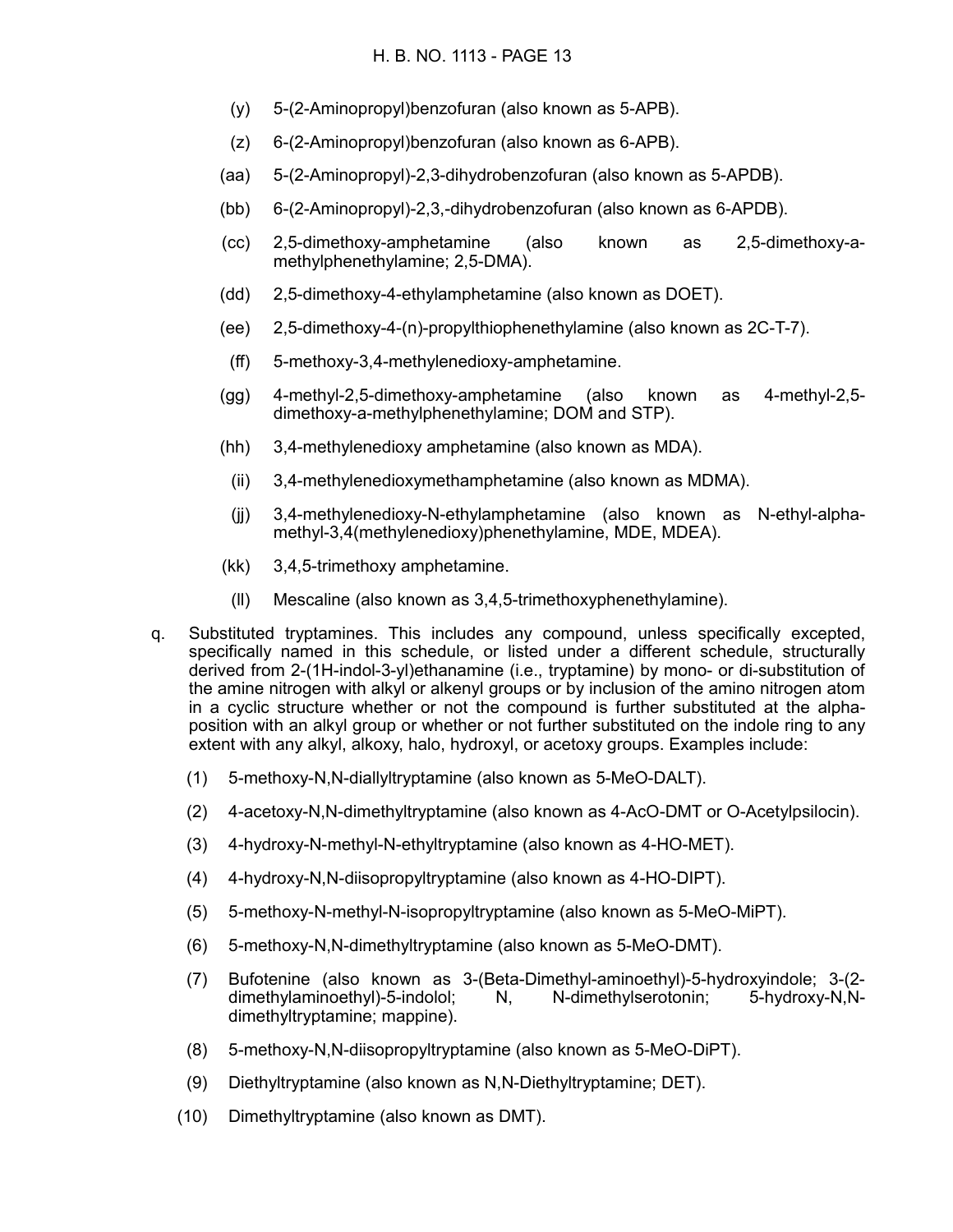(11) Psilocyn.

- r. 1-[3-(trifluoromethylphenyl)]piperazine (also known as TFMPP).
- s. 1-[4-(trifluoromethylphenyl)]piperazine.
- t. 6,7-dihydro-5H-indeno-(5,6-d)-1,3-dioxol-6-amine (also known as 5,6-Methylenedioxy-2 aminoindane or MDAI).
- u. 2-(Ethylamino)-2-(3-methoxyphenyl)cyclohexanone (also known as Methoxetamine or MXE).
- v. Ethylamine analog of phencyclidine (also known as N-ethyl-1-phenylcyclohexylamine, (1 phenylcyclohexyl) ethylamine, N-(1-phenylcyclohexyl) ethylamine, cyclohexamine, PCE).
- w. Pyrrolidine analog of phencyclidine (also known as 1-(1-phenylcyclohexyl)-pyrrolidine, PCPy, PHP).
- x. Thiophene analog of phencyclidine (also known as (1-[1-(2-thienyl) cyclohexyl] piperidine; 2-Thienylanalog of phencyclidine; TPCP, TCP).
- y. 1-[1-(2-thienyl)cyclohexyl]pyrrolidine (also known as TCPy).
- z. Salvia divinorum, salvinorin A, or any of the active ingredients of salvia divinorum.
- 6. Depressants. Unless specifically excepted or unless listed in another schedule, any material compound, mixture, or preparation which contains any quantity of the following substances having a depressant effect on the central nervous system, whenever the existence of such salts, isomers, and salts of isomers is possible within the specific chemical designation:
	- a. Flunitrazepam.
	- b. Gamma-hydroxybutyric acid.
	- e.b. Mecloqualone.
	- d.c. Methaqualone.
- 7. Stimulants. Unless specifically excepted or unless listed in another schedule, any material, compound, mixture, or preparation which contains any quantity of the following substances having a stimulant effect on the central nervous system, including its salts, isomers, and salts of isomers:
	- a. Aminorex (also known as 2-amino-5-phenyl-2-oxazoline, or 4,5-dihydro-5-phenyl-2 oxazolamine).
	- b. Cathinone.
	- c. Substituted cathinones. Any compound, material, mixture, preparation, or other product, unless listed in another schedule or an approved food and drug administration drug (e.g., buproprion, pyrovalerone), structurally derived from 2-aminopropan-1-one by substitution at the 1-position with either phenyl, naphthyl, or thiophene ring systems, whether or not the compound is further modified in any of the following ways:
		- (1) By substitution in the ring system to any extent with alkyl, alkylenedioxy, alkoxy, haloalkyl, hydroxyl, or halide substituents, whether or not further substituted in the ring system by one or more other univalent substitutents;
		- (2) By substitution at the 3-position with an acyclic alkyl substituent;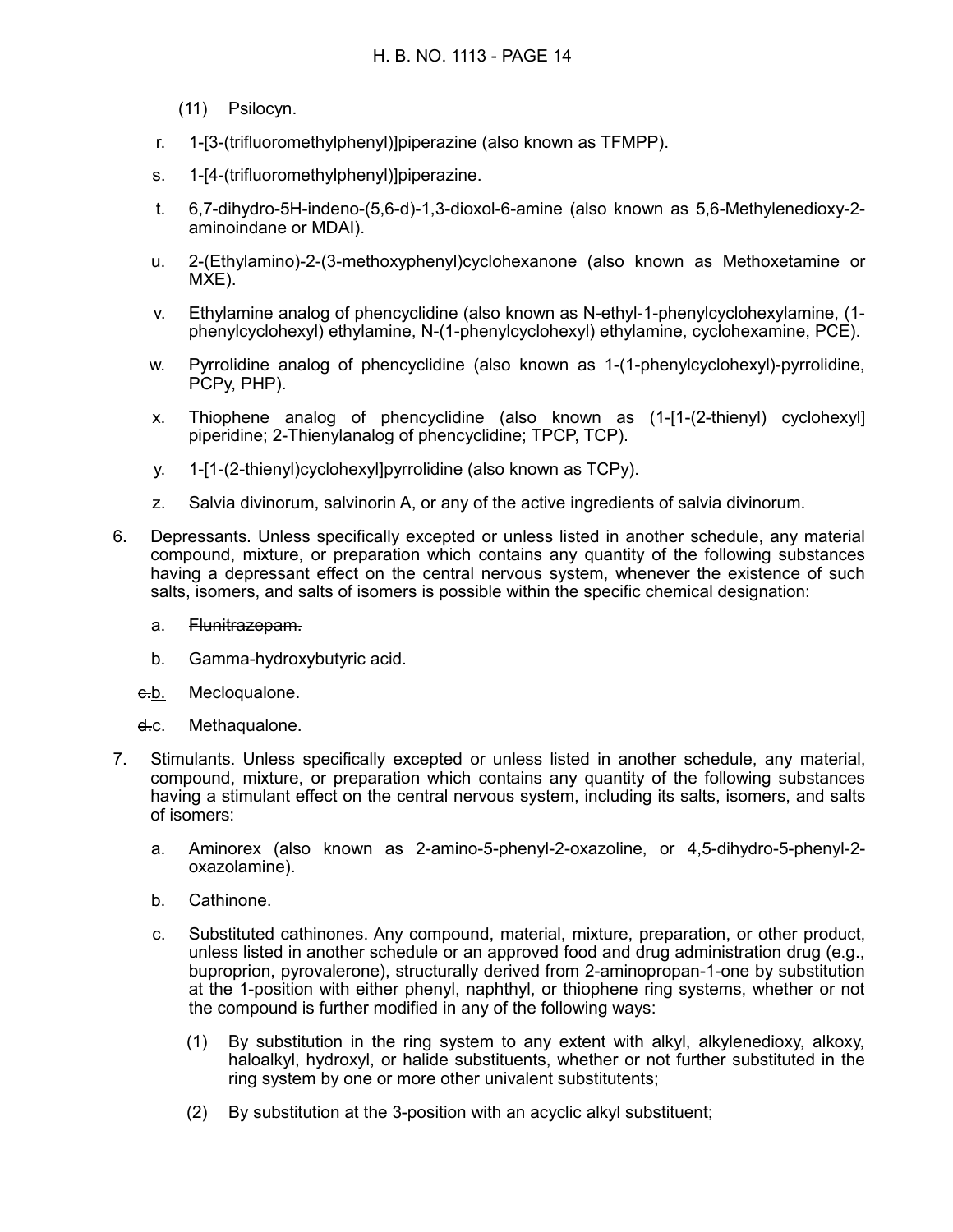- (3) By substitution at the 2-amino nitrogen atom with alkyl, dialkyl, benzyl, or methoxybenzyl groups; or
- (4) By inclusion of the 2-amino nitrogen atom in a cyclic structure.

Some trade or other names:

- (a) 3,4-Methylenedioxy-alpha-pyrrolidinopropiophenone (also known as MDPPP).
- (b) 3,4-Methylenedioxy-N-ethylcathinone (also known as Ethylone, MDEC, or bk-MDEA).
- (c) 3,4-Methylenedioxy-N-methylcathinone (also known as Methylone or bk-MDMA).
- (d) 3,4-Methylenedioxypyrovalerone (also known as MDPV).
- (e) 3,4-Dimethylmethcathinone (also known as 3,4-DMMC).
- (f) 2-(methylamino)-1-phenylpentan-1-one (also known as Pentedrone).
- (g) 2-Fluoromethcathinone (also known as 2-FMC).
- (h) 3-Fluoromethcathinone (also known as 3-FMC).
- (i) 4-Methylethcathinone (also known as 4-MEC and 4-methyl-N-ethylcathinone).
- (j) 4-Fluoromethcathinone (also known as Flephedrone and 4-FMC).
- (k) 4-Methoxy-alpha-pyrrolidinopropiophenone (also known as MOPPP).
- (l) 4-Methoxymethcathinone (also known as Methedrone; bk-PMMA).
- (m) 4'-Methyl-alpha-pyrrolidinobutiophenone (also known as MPBP).
- (n) Alpha-methylamino-butyrophenone (also known as Buphedrone or MABP).
- (o) Alpha-pyrrolidinobutiophenone (also known as alpha-PBP).
- (p) Alpha-pyrrolidinopropiophenone (also known as alpha-PPP).
- (q) Alpha-pyrrolidinopentiophenone (also known as Alphapyrrolidinovalerophenone or alpha-PVP).
- (r) Beta-keto-N-methylbenzodioxolylbutanamine (also known as Butylone or bk-MBDB).
- (s) Ethcathinone (also known as N-Ethylcathinone).
- (t) 4-Methylmethcathinone (also known as Mephedrone or 4-MMC).
- (u) Methcathinone.
- (v) N,N-dimethylcathinone (also known as metamfepramone).
- (w) Naphthylpyrovalerone (naphyrone).
- (x) B-Keto-Methylbenzodioxolylpentanamine (also known as Pentylone).
- (y) 4-Methyl-alpha-pyrrolidinopropiophenone (also known as 4-MePPP and MPPP).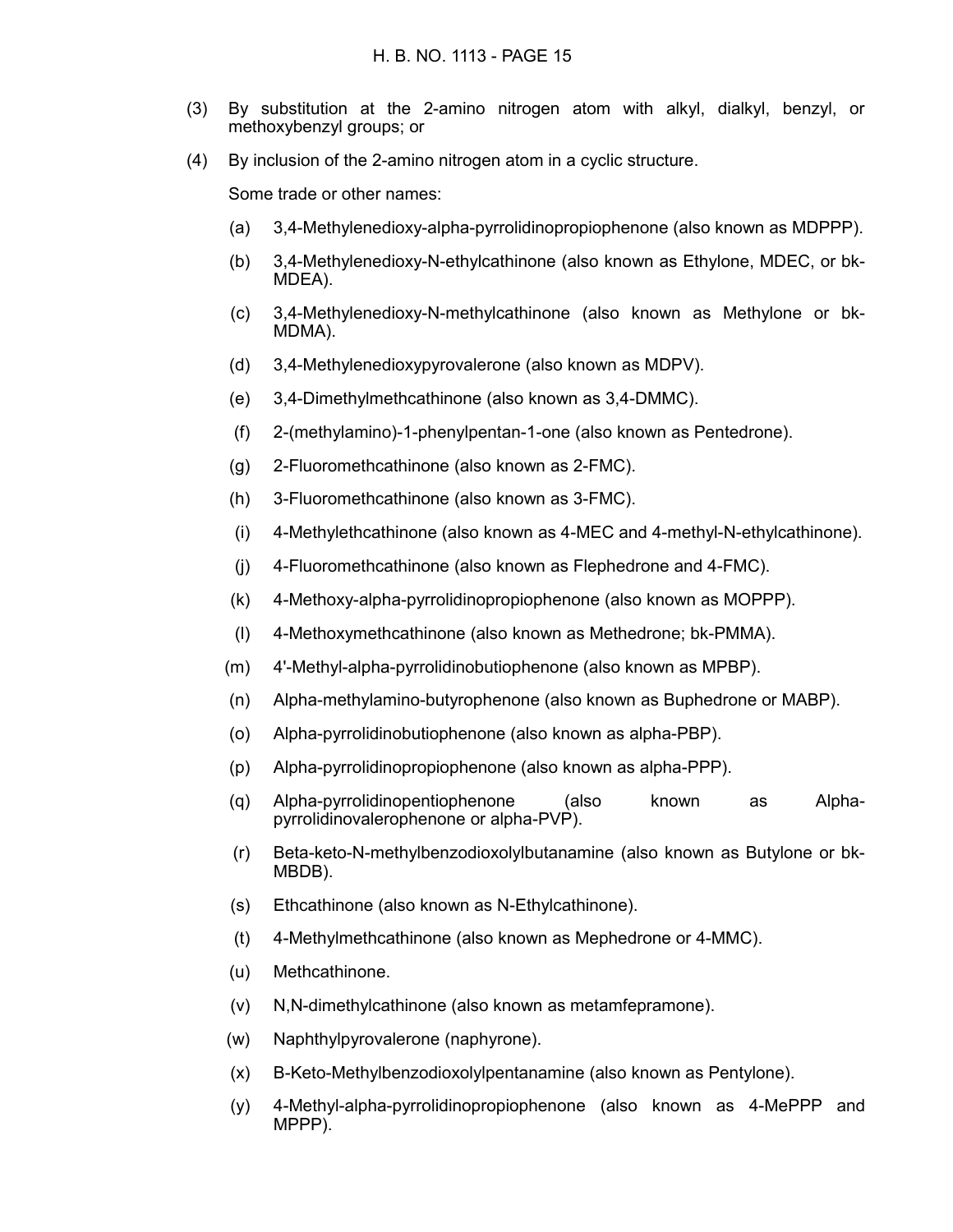- (z) 1-(1,3-benzodioxol-5-yl)-2-(ethylamino)-pentan-1-one (also known as Ephylone and N-Ethylpentylone).
- d. Fenethylline.
- e. Fluoroamphetamine.
- f. Fluoromethamphetamine.
- g. (±)cis-4-methylaminorex (also known as (±)cis-4,5-dihydro-4-methyl-5-phenyl-2 oxazolamine).
- h. N-Benzylpiperazine (also known as BZP, 1-benzylpiperazine).
- i. N-ethylamphetamine.
- j. N, N-dimethylamphetamine (also known as N,N-alpha-trimethyl-benzeneethanamine; N,N-alpha-trimethylphenethylamine).

**SECTION 3. AMENDMENT.** Subsection 7 of section 19-03.1-07 of the North Dakota Century Code is amended and reenacted as follows:

- 7. Hallucinogenic substances.
	- a. Nabilone [another name for nabilone (±)-trans-3-(1, 1-dimethylheptyl)-6, 6a, 7, 8, 10, 10a-hexahydro-1-hydroxy-6, 6-dimethyl-9Hdibenzo [b, d] pyran-9-one].
	- b. Dronabinol [(-)-delta-9-trans tetrahydrocannabinol] in an oral solution in a drug product approved for marketing by the federal food and drug administration.

**SECTION 4. AMENDMENT.** Subsection 4 of section 19-03.1-09 of the North Dakota Century Code is amended and reenacted as follows:

- 4. Depressants. Unless specifically excepted or unless listed in another schedule, any material, compound, mixture, or preparation that contains any quantity of the following substances having a depressant effect on the central nervous system:
	- a. Any compound, mixture, or preparation containing:
		- (1) Amobarbital;
		- (2) Secobarbital;
		- (3) Pentobarbital;

or any salt thereof and one or more other active medicinal ingredients which are not listed in any schedule.

- b. Any suppository dosage form containing:
	- (1) Amobarbital;
	- (2) Secobarbital;
	- (3) Pentobarbital;

or any salt of any of these drugs and approved by the food and drug administration for marketing only as a suppository.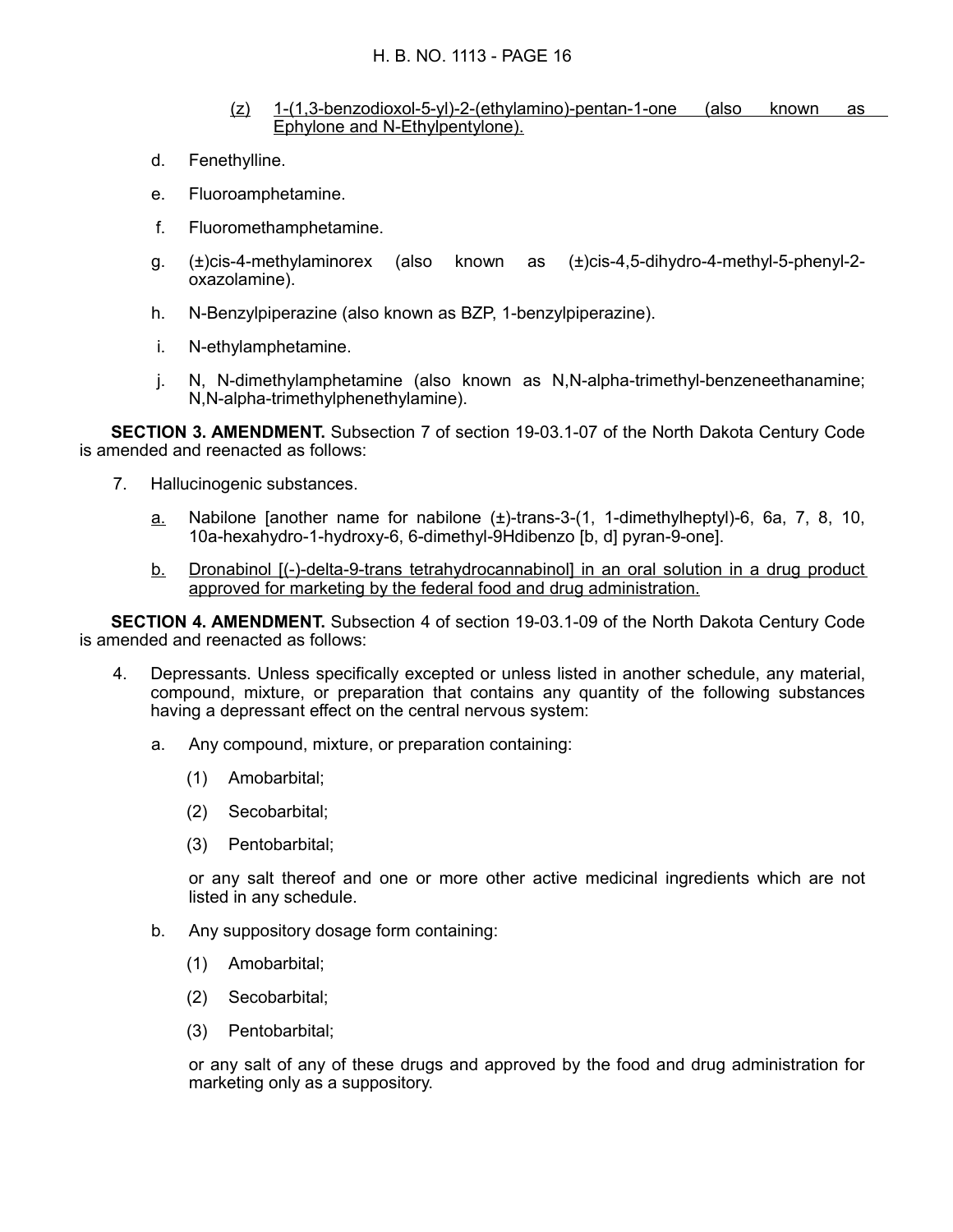- c. Any substance that contains any quantity of a derivative of barbituric acid, or any salt of a derivative of barbituric acid, except those substances which are specifically listed in other schedules thereof.
- d. Chlorhexadol.
- e. Embutramide.
- f. Gamma-hydroxybutyric acid in a United States food and drug administration-approved drug product.
- g. Ketamine.
- h. Lysergic acid.
- i. Lysergic acid amide.
- j. Methyprylon.
- k. Perampanel.
- l. Sativex or its successor name as determined by the federal food and drug administration.
- m. Sulfondiethylmethane.
- m.n. Sulfonethylmethane.
- n.o. Sulfonmethane.
- $\theta$ -p. Tiletamine and zolazepam or any salt thereof. Some trade or other names for a tiletamine-zolazepam combination product: Telazol. Some trade or other names for tiletamine: 2-(ethylamino)-2-(2-thienyl)-cyclohexanone. Some trade or other names for zolazepam: 4-2(2-fluorophenyl)-6, 8-dihydro-1,3,8-trimethylpyrazolo-[3,4-e][1,4]-diazepin-7(1H)-one, flupyrazapon.

**SECTION 5. AMENDMENT.** Subsection 7 of section 19-03.1-11 of the North Dakota Century Code is amended and reenacted as follows:

- 7. Other substances. Unless specifically excepted or unless listed in another schedule, any material, compound, mixture, or preparation which contains any quantity of:
	- a. Pentazocine, including its salts.
	- b. Butorphanol, including its optical isomers.
	- c. Eluxadoline (5-[[[(2*S*)-2-amino-3-[4-aminocarbonyl)-2,6-dimethylphenyl]-1-oxopropyl] [(1*S*)-1-(4-phenyl-1*H*-imidazol-2-yl)ethyl]amino]methyl]-2-methoxybenzoic acid) (including its optical isomers) and its salts, isomers, and salts of isomers.
	- d. Epidiolex or its successor name as determined by the United States food and drug administration.

**SECTION 6. AMENDMENT.** Subsection 5 of section 19-03.1-13 of the North Dakota Century Code is amended and reenacted as follows:

5. Depressants. Unless specifically exempted or excluded or unless listed in another schedule, any material, compound, mixture, or preparation that contains any quantity of the following substances having a depressant effect on the central nervous system, including its salts, isomers, and salts of isomers whenever the existence of such salts, isomers, and salts of isomers is possible: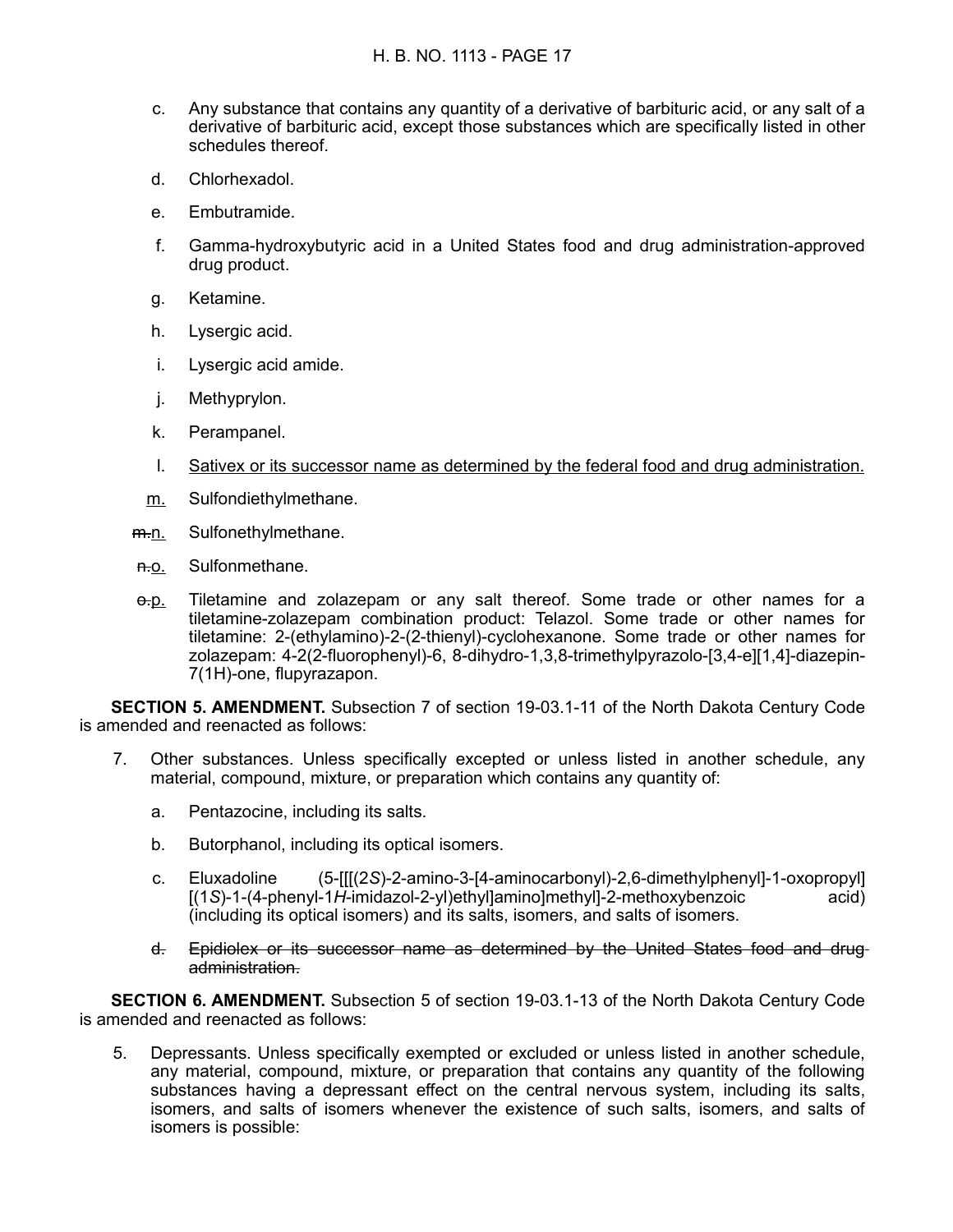- a. Brivaracetam ((2S)-2-[(4R)-2-oxo-4-propylpyrrolidin-1-yl]butanamide) (also referred to as BRV; UCB-34714; Briviact) (including its salts).
- b. Ezogabine N-[2-amino-4-(4-fluorobenzylamino)-phenyl]-carbamic acid ethyl ester.
- c. Lacosamide [(R)-2-acetoamido-N-benzyl-3-methoxy-propionamide].
- d. Pregabalin [(S)-3-(aminomethyl)-5-methylhexanoic acid].
- e. Approved cannabidiol drugs. A drug product in finished dosage formulation that has been approved by the federal food and drug administration, which contains cannabidiol (2-[1R-3-methyl-6R-(1-methylethenyl)-2-cyclohexen-1-yl]-5-pentyl-1,3-benzenediol) derived from cannabis and no more than 0.1 percent weight for weight residual tetrahydrocannabinols.
- f. Gabapentin [2-[1-(aminomethyl) cyclohexyl] acetic acid].

**SECTION 7. EMERGENCY.** This Act is declared to be an emergency measure.